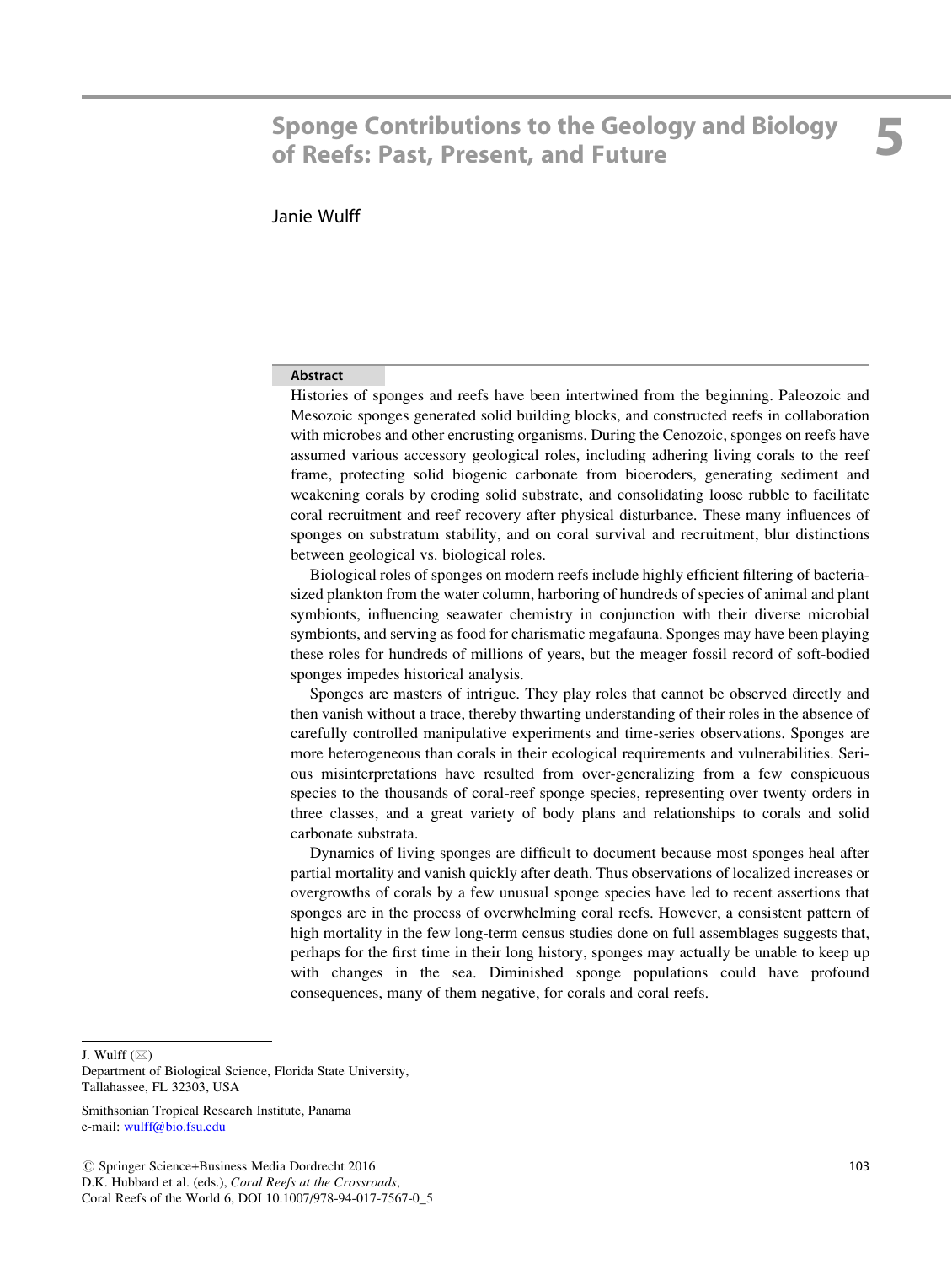#### Keywords

Sponges Reef-building Reef restoration and repair Water column filtering Positive ecosystem roles of sponges on coral reefs

## 5.1 Introduction: Sponges and Reefs Have Been Linked from the Beginning

Sponges are daunting creatures, diverse and difficult to identify. Their growth forms are challenging to quantify, and they impede post-mortem analysis by vanishing quickly without a trace. Sponges are also entrancingly beautiful, expressing an unsurpassed diversity of color and form. They are masters of wound healing, regeneration, and mutually beneficial associations. Geological and biological roles of sponges on reefs are inextricably inter-tangled by the many strong influences that sponges have had, and continue to have, on the stability of solid biogenic substrata and the viability of the organisms producing these substrata. Paleozoic and Mesozoic sponges built primary reef framework blocks with their dense skeletons of calcium carbonate or densely interlocking silica spicules (e.g., Hartman [1977](#page-20-0); Wood [1990\)](#page-23-0). Most modern sponges play various accessory roles, many of them required for reef building and maintenance, and played only by sponges. These roles include: (1) fortifying the framework with dense solid carbonate; (2) breaking down solid substrate into silt-sized chips and eroding and weakening the skeletons of framework-builders; (3) aiding reef repair by facilitating consolidation of loose rubble and stabilizing it until carbonate secreting organisms can bind it permanently; (4) improving survival of living corals by "gluing" them to the reef frame if their bases are eroded, and protecting their skeletons from excavators; (5) harboring hundreds of symbiont species (microbes, plants, animals) for all or part of their life cycles; (6) maintaining water clarity and possibly also minimizing water-borne pathogens by efficiently filtering and digesting picoplankton; (7) serving as food for mobile organisms like angelfishes, hawksbill turtles, and nudibranchs; and, (8) in collaboration with their microbial symbionts, influencing seawater concentrations of dissolved inorganic and organic components (reviews in Rützler [1978](#page-21-0); Diaz and Rützler [2001;](#page-20-0) Wulff [2001;](#page-23-0) Rützler [2004](#page-21-0); Wulff [2006e;](#page-23-0) Bell [2008](#page-19-0); Rützler [2012;](#page-21-0) Wulff [2012](#page-23-0)). In addition, aesthetic considerations are not trivial in a world in which conservation can be motivated by recreational enthusiasm, and sponges are star contributors of intriguing colors and shapes on reefs.

#### 5.2 The Nature of Sponges

The structure of sponges is more homogeneous and simple than that of other multicellular heterotrophs (e.g., Simpson [1984](#page-22-0)). Most modern sponges have relatively soft bodies, with living tissue throughout their three-dimensional forms. The living tissue is pervaded by a supporting skeletal meshwork, as well as a system of canals through which the sponges pump water, from which they very efficiently remove picoplankton and in some cases dissolved organic material. Informal homogeneous construction, along with a high degree of cellular totipotency, allows sponges to heal wounds extremely rapidly, attach to substrata with any portion of their bodies, and accommodate intimate associations with symbionts of every group of organisms without mortally disrupting their own function.

Versatility and lability, in both ecological and evolutionary senses, have contributed to the astonishing persistence and diverse functional roles of the Porifera. Sponges of four different body plans, each with a unique set of relationships with corals and reef substrata, have figured prominently throughout the history of reefs:

- (1) free-standing, epibenthic: of every possible growth form, from thin crusts to giant baskets, clusters of tall tubes, and bushes of erect branches. Their skeletons may be fine meshworks of spongin fibers or spicules or, usually, both. The skeletons entirely pervade the body, which is relatively soft and flexible when spongin dominates the skeletal composition and rigid when there is a higher proportion of spicules. The majority of the sponge biomass on many current coral reefs represents this group of sponges, and in the following account this is the group I refer to if no further specification than 'sponges' is given.
- (2) cryptic: inhabiting crevices and other cryptic spaces within the reef framework. Most have the same set of skeletal properties as the free-standing sponges, and some species have no skeletons at all, or skeletons of calcareous spicules. These occur in either of two growth forms: thinly encrusting the walls of crevices or else entirely filling small internal spaces in the reef framework. Some members of this sciophilic (shade-loving)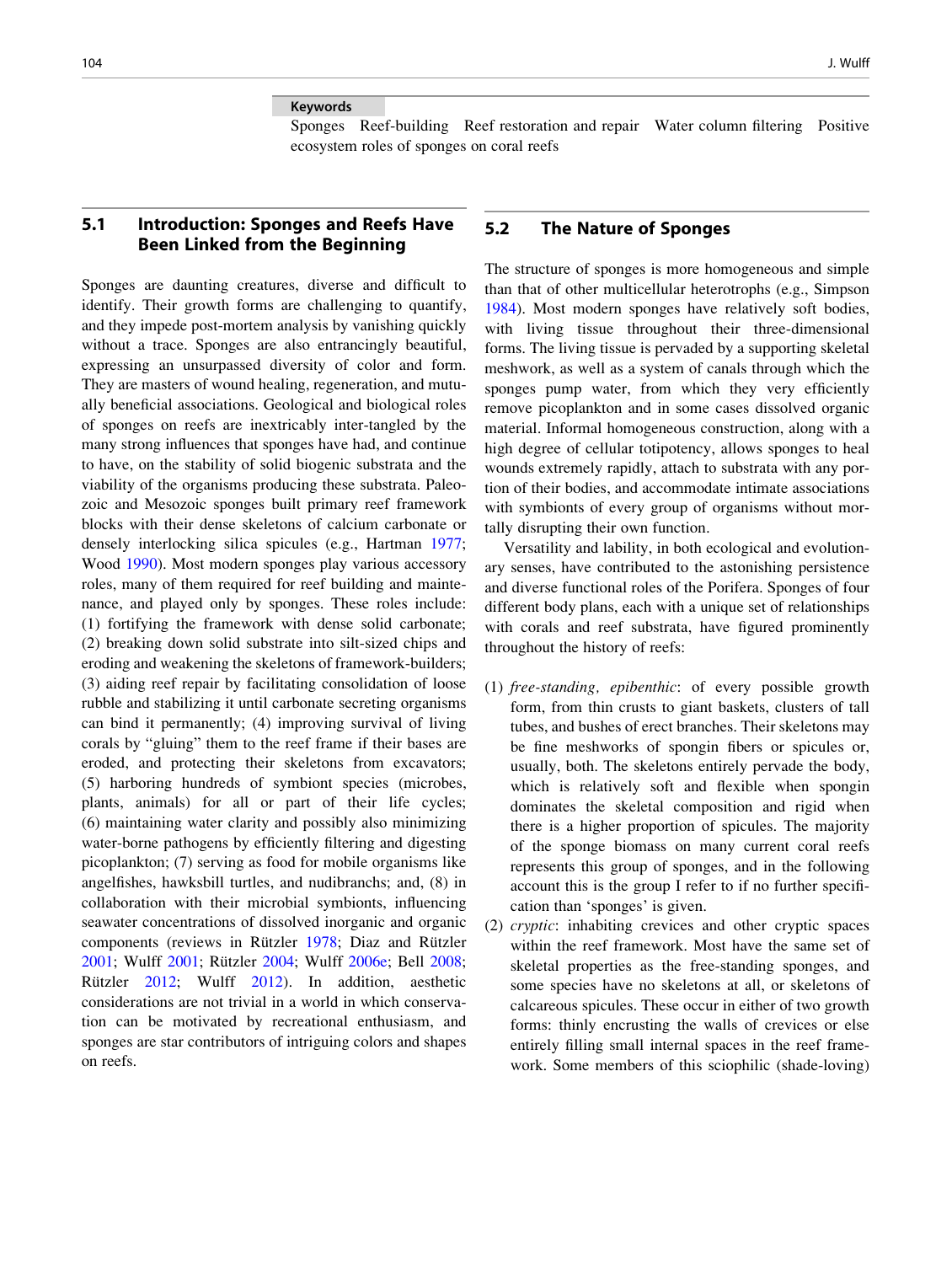community also live on exposed surfaces, but many are confined to cryptic spaces and evidently never achieve large sizes (van Soest [2009](#page-22-0)).

- (3) excavating: boring into solid carbonate substrata, and either living entirely within their burrows, or in some cases also forming thin or thick crusts on the substratum surface.
- (4) hypercalcified or coralline: tissue confined to the surface of extremely dense, solid and massive carbonate skeletons, often with silica spicules as well. On modern reefs these sponges are also sciophilic.

Curiously, each of these four relationships to reef substrata is expressed by extant species in from 3 to all 21 of the currently recognized orders of marine demosponges, suggesting that this range of possible roles on reefs has ancient roots in this clade. Ecological interactions, ecosystem roles, and vulnerabilities to environ-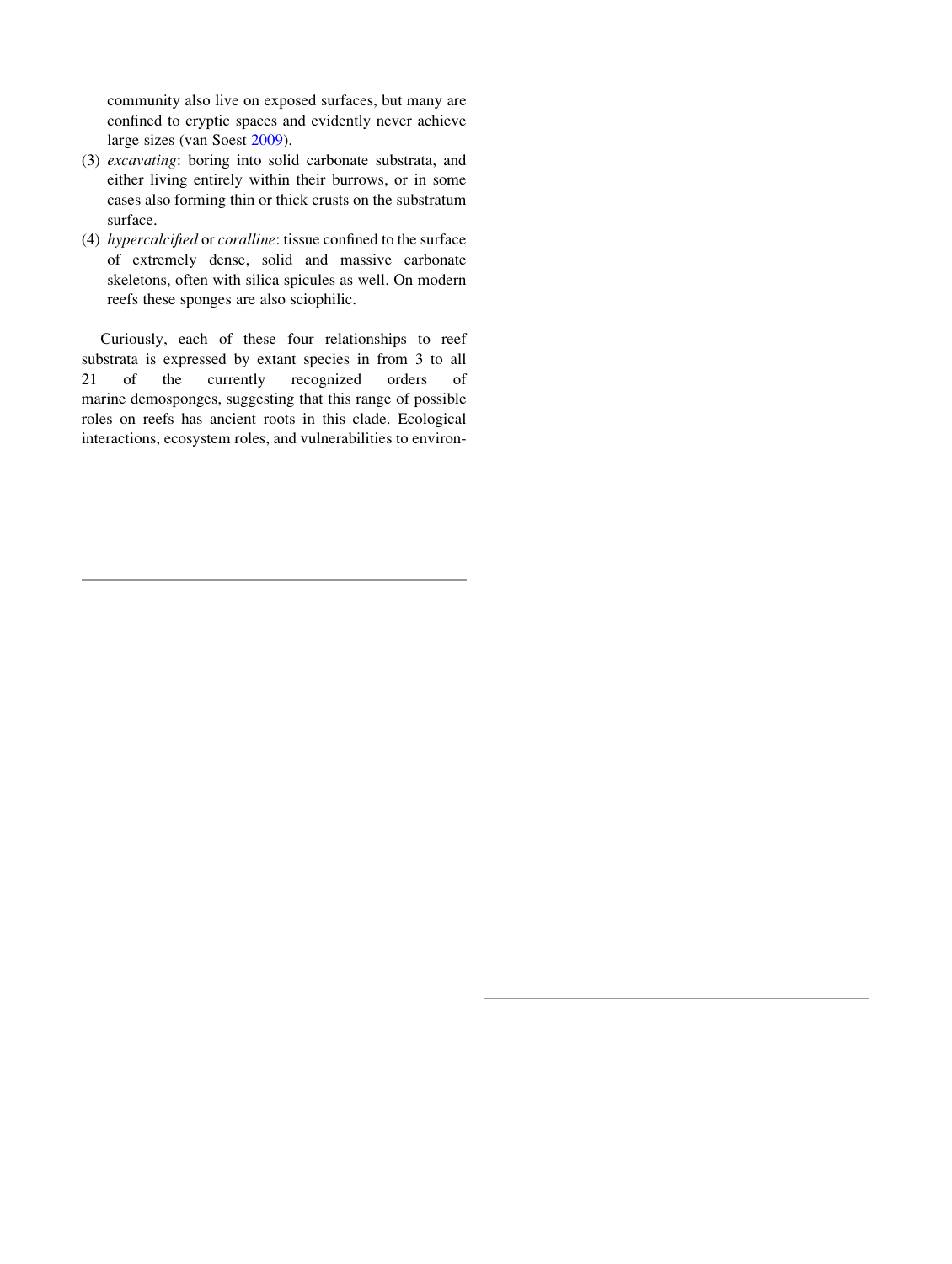<span id="page-3-0"></span>waifs". Fossils designated as archaeocyaths, sphinctozoans, stromatoporoids, and chaetetids suggested tantalizing possibilities to generations of paleontologists. For example, between 1826 and 1970, stromatoporoids were placed with Anthozoa, Bryozoa, Hydrozoa, Cyanobacteria, tabulate corals, Foraminifera, Cephalopoda, Plantae, as well as Porifera (see table in Debrenne [1999,](#page-20-0) after Wood [1987](#page-23-0)). Discovery of living sponges with dense calcium carbonate skeletons, some with an initially surprising combination of solid carbonate with silica spicules and collagenous fibers, finally allowed definitive assignment of many of these creatures previously known only as fossils to the sponges (Hartman and Goreau [1970;](#page-20-0) Hartman and Goreau [1975](#page-20-0); Vacelet [1970\)](#page-22-0). Canal systems of the living coralline sponges were strongly reminiscent of traces on the surfaces of the skeletons of fossil stromatoporoids. As soon as Hartman and Goreau ([1970\)](#page-20-0) had proposed the shift of stromatoporoids to the Porifera, based on their analysis of Ceratoporella from Jamaica (Fig. 5.1) features that had not been previously observed or accorded importance were observed in other fossils. Focused searches for sponge characteristics in fossil material revealed siliceous spicules in some fossils in which they had been assumed to be absent, and astrorhizae were noted to be surface features of fossil chaetetids, providing another link to living examples (review by Wood [1990](#page-23-0)). The revelation that siliceous spicules in the living relicts can dissolve as they grow helped to further link living examples to fossils lacking spicules (e.g., Stock [2001\)](#page-22-0).

Hartman and Goreau's [\(1970](#page-20-0)) elegant discussion of the challenges and joys of relating unusual living organisms to fossils, as well as to other living groups, engaged their readers with questions revolving around what constitutes reliable evidence of clade membership rather than grade (i.e., groups defined by evolutionary relationship vs. groups defined by observable structural similarity). This issue became an important focus of researchers who discovered additional living species and availed themselves of the exciting possibility of learning about ancient groups by detailed study of living representatives. Accumulated details of their biology, skeleton formation, larvae, soft tissue, and spicules have revealed that chaetetid, stromatoporoid, and sphinctozoan are indeed grades rather than clades (e.g., Vacelet et al. [2010](#page-22-0); West et al. [2010](#page-22-0)); and living coralline sponges represent at least five orders of Demospongiae that are represented by non-coralline sponges on modern coral reefs: Clionaida, Merliida, Agelasida, Haplosclerida, and Dictyoceratida; as well as the Class Calcarea, which is far less represented on modern reefs. Curiously sponges of the same grade (i.e., stromatoporoid, sphinctozoan, chaetetid) can be separated by live tissue characteristics into different higher taxa; and skeletons that are readily grouped together as the same grade may exhibit very different microstructure (Willenz and Hartman [1989](#page-23-0); Vacelet et al. [2010\)](#page-22-0). Delving into skeletal structure at very fine scales has demonstrated shared pathways in skeletal formation among sponges with different microstructure, a further surprise (e.g., Gilis

Fig. 5.1 Living hypercalcified sponges. All photos were taken by, and contributed to this paper by courtesy of Philippe Willenz: (a) Ceratoporella nicholsoni (Hickson) a large healthy specimen on a cave wall, Pear Tree Bottom, Jamaica, (b) the same specimen of C. nicholsoni as in photo a, 3 years later; note the virtual lack of growth that is typical of these extraordinarily slow-growing animals, and also the damage on the top;  $(c)$  a broken specimen of C. nicholsoni, showing the extreme density of the basal calcareous skeleton and the very thin layer of living tissue; (d) entrance to the Pear Tree Bottom cave, within which live the few species of hypercalcified sponges that are the surviving remnants of a diverse set of species that thrived on open surfaces and built reefs prior to the Cenozoic

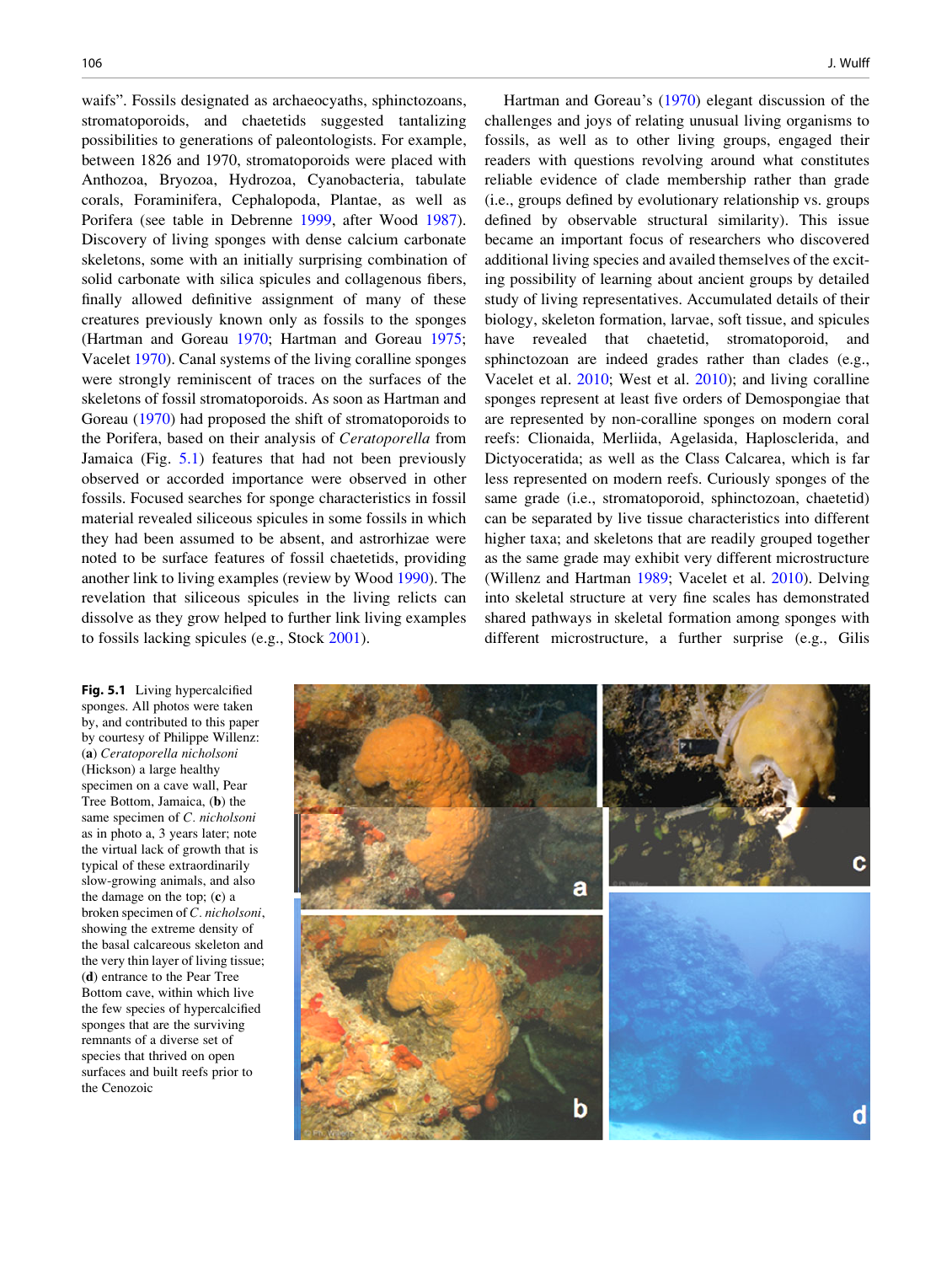et al. [2013](#page-20-0)). Hypercalcified sponges known only from fossils represent additional orders of demosponges, but the lack of matching between grade and clade requires that caution be used in assignment to higher taxa, and a classification based on observable morphological characters must remain in practice for fossil taxa (West et al. [2010](#page-22-0)). Diversity of living hypercalcified sponges is a small remnant of those that built reefs in Paleozoic and Mesozoic oceans.

#### 5.4.1 Archaeocyatha

Archaeocyaths were the earliest reef-building sponges. These Lower Cambrian builders of sturdy carbonate skeletons have been grouped with cnidarians, algae, sponges, vascular plants, and foraminiferans at various times, assigned their own phylum or kingdom, and finally in the early 1990s grouped back where they had been placed in the 1860s and again in the 1930s – among the sponges (Rowland [2001\)](#page-21-0). Similarities in skeleton formation between the living Vaceletia and the extinct Archaeocyatha help to link them to the demosponges, as do morphological evidence of filter feeding, crypt cells, and style of asexual propagation (Debrenne and Zhuravlev [1994;](#page-20-0) Debrenne [1999;](#page-20-0) Reitner et al. [2001](#page-21-0)). Although the solitary cone shapes of earlier Archaeocyathans were not conducive to formation of solid reef frameworks, later forms were more integrated (Wood et al. [1992\)](#page-23-0). Reef-formation may nevertheless have depended on the collaboration of associated calcimicrobes (calcium secreting micro-organisms) with the archaeocyaths (Debrenne [2007;](#page-20-0) Kiessling [2009](#page-20-0)).

This central theme of the need for collaboration between primary framework builders and various groups of accessory reef-binders for successful reef building has persisted ever since this ancient example. Just as for modern reefs, environmental factors, including water movement and depositional setting, as well as temperature, determined where archaeocyath-calcareous depositing cyanobacterial associations resulted in resistant reefs (Gandin and Debrenne [2010\)](#page-20-0). Environmental requirements must be satisfied for both the organisms contributing solid building blocks and those binding the blocks into a reef.

#### 5.4.2 Hypercalcified Sponges

Following the archaeocyath extinction 500 MYA, sponges of stromatoporoid, sphinctozoan, and chaetetid grades built reefs at various times throughout the Paleozoic and Mesozoic, generally in conjunction with microalgae and metazoan taxa capable of growing in encrusting forms (Hartman et al. [1980;](#page-20-0) Wood [1995,](#page-23-0) [2011](#page-23-0)). Hypercalcified sponges suffered substantial extinctions at the end of both the

Devonian and the Triassic (e.g., Kiessling et al. [2007](#page-20-0)). Extracting clues from ancient sponge reefs that might advise us on the long-term prospects for modern reefs becomes more complex the more we learn. Among the factors that must be considered are Mg/Ca concentrations in seawater (e.g., Stanley and Hardie [1998\)](#page-22-0), as well as temperature, nutrients, sediment, and interactions of all of these factors with each other and with a variety of biotic agents (e.g., Wood [1993](#page-23-0); Kiessling [2009;](#page-20-0) Wood [2011](#page-23-0); Chaps. [8](http://dx.doi.org/10.1007/978-94-017-7567-0_8) and [9](http://dx.doi.org/10.1007/978-94-017-7567-0_9)).

Correlations of paleoenvironmental conditions with reef development must be interpreted cautiously. For example, Middle Carboniferous reef mound building by chaetetids is known from low light, low sediment habitats, similar to the situations in which present day coralline sponges are found (West and Kershaw [1991](#page-22-0)). This could be interpreted as evidence that these were always the favored habitats of coralline sponges, or that during this time period they were forced to such sites, or that such sites were simply where preservation and/or subsequent discovery were more likely. In a comprehensive evaluation of taphonomic issues, Wood ([2011\)](#page-23-0) gives many examples of how to avoid misinterpretations by focusing on detailed mechanisms and processes of reef-building, and understanding form-function relationships. Historic roles of solid-skeletoned organisms can be problematic enough when all we have is a snapshot in rock. The likelihood of misinterpretation is exacerbated by the possibility that soft-bodied sponges have played roles in reef construction, maintenance, and repair that leave no traces in the finished reef frame.

Extremely slow growth rates of living coralline sponges (e.g., 0.18–0.23 mm/year for Ceratoporella: Willenz and Hartman [1985](#page-23-0), [1999](#page-23-0); 0.05–0.1 mm/year for Acanthochaetetes: Reitner and Gautret [1996;](#page-21-0) 0.236 mm/ year for Astrosclera: Wörheide [1998](#page-23-0)) lend credence to the idea that competition from rapidly growing scleractinians may have played a role in restricting reef-building sponges to caves and other cryptic habitats. Changes in reefs that coincided with the blossoming of scleractinian zooxanthellate corals in the middle Jurassic included the creation of caves and other cryptic spaces by the combined foliaceous, branching, and plate-like morphologies of rapidly growing corals needing to collect sunlight (Jackson et al. [1971\)](#page-20-0). These cryptic spaces provided a new habitat in which sediment and competition from organisms that are fueled by sunlight are minimized (Jackson et al. [1971](#page-20-0)). Although species diversity may now be relatively low, coralline sponges continue to be key fortifiers of the reef frame (Fig. [5.1\)](#page-3-0), working from inside by depositing skeletons that are at least twice as dense and with compressive strength several times as great as those of scleractinian corals (Schumacher and Plewka [1981](#page-22-0); Willenz and Hartman [1999](#page-23-0); Vacelet et al. [2010\)](#page-22-0). Individual Ceratoporella nicholsoni Hickson can be a meter in diameter and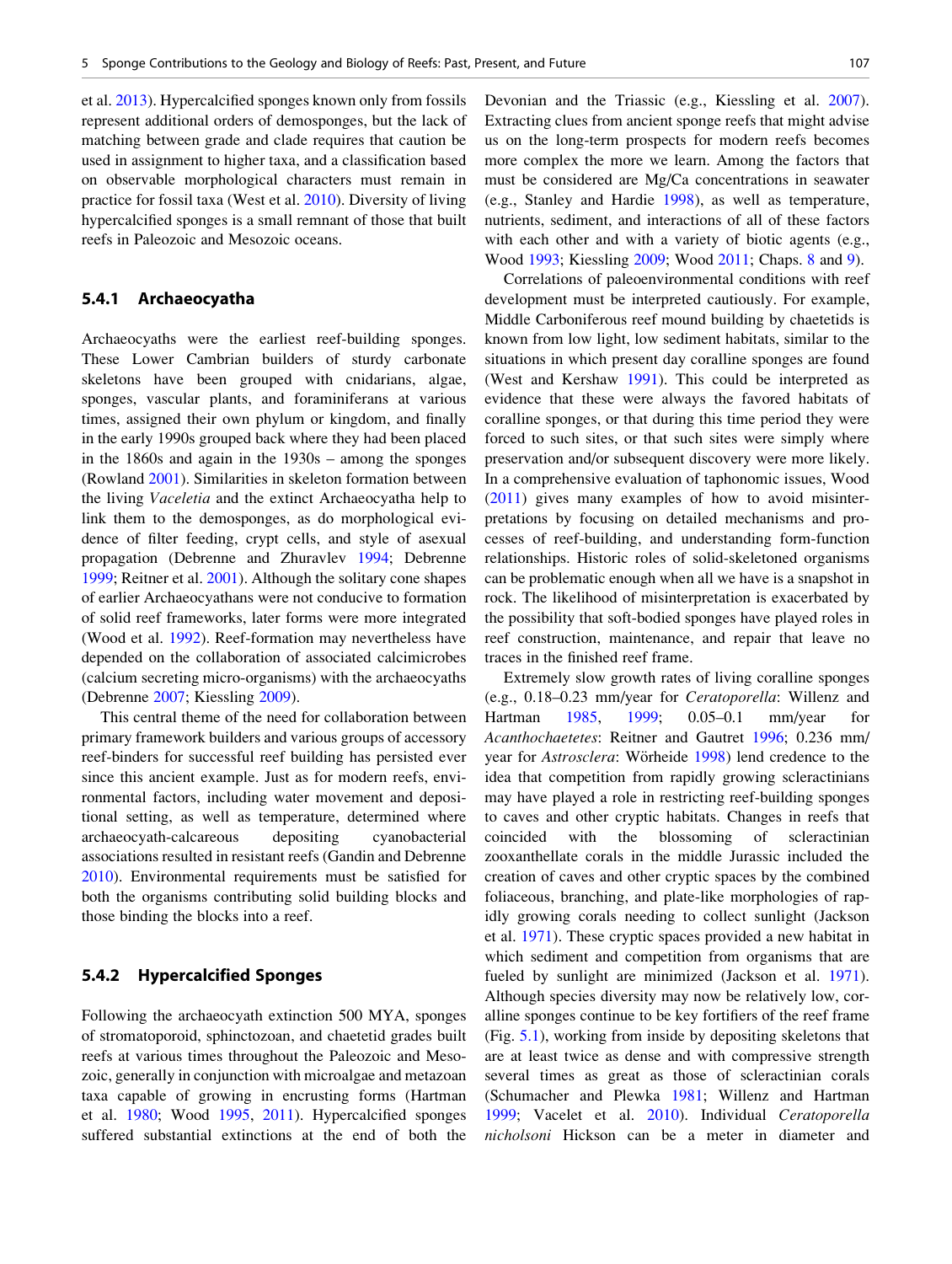populations can be dense, with as many as 5–12 individuals of greater than 10 cm in diameter per  $m<sup>2</sup>$  (Lang et al. [1975](#page-20-0)). Large individuals must be thousands of years old, suggesting a strategy that has favored resistance to physical damage over efficient recovery from damage (Vacelet et al. [2010](#page-22-0)). The disadvantage to this strategy, i.e., less efficient recovery, is increasingly apparent on modern reefs that are beset by multiple, larger, and more chronic disturbances (e.g., Wulff [2006b\)](#page-23-0).

## 5.4.3 Reef-Building Sponges with Siliceous Skeletons: Lithistids and Hexactinellids

Hypercalcified sponges were not the only reef-builders; sponges with hard dense skeletons made of elaborate silica spicules called desmas also built reefs (e.g., Hartman et al. [1980](#page-20-0)). Ordovician reefs containing large proportions of these lithistid sponges, as well as stromatoporoids, depended on crust-producing microbes, and sometimes encrusting bryozoans, to bind the sponges together and fill gaps between them, thus helping to hold the framework together (Adachi et al. [2011\)](#page-19-0). These sponges may have also served as baffles encouraging deposition of sediment, and subsequent lithification. In the Mesozoic, lithistid sponges contributed especially to Jurassic reefs of the Tethys Sea, but lithistids diminished dramatically in the Cretaceous and early Tertiary and became largely confined to deep water (Maldonado et al. [1999](#page-21-0)). Experimental support for the idea that these reef-builders diminished near the Cretaceous-Tertiary boundary due to depletion of silicon in shallow water as diatoms proliferated comes from studies of recent sponges grown in silica-enhanced seawater. When Maldonado et al. [\(1999](#page-21-0)) grew the common Mediterranean encrusting species Crambe crambe in silica-enriched water, it augmented its typical spicule assortment with elaborate spicules similar to those found in fossil deposits. Conversely, the high abundance of lithistids in the Jurassic may have been promoted by higher dissolved silica levels due to volcanic activity in the Triassic (Maldonado et al. [1999](#page-21-0)). Another possible contributor to the demise of reefs built by siliceous sponges is the extreme post-Jurassic decline of calcimicrobes that both the lithistids and the fused-silica-spicule sponges in the Class Hexactinellida required as collaborators in reef-building (Brunton and Dixon [1994\)](#page-19-0).

Differences among the reef-building sponges in skeletal materials can have far-reaching ramifications for reef accretion. One important difference between lithistid and hypercalcified reef building sponges is the resistance of the lithistids' silica skeletons to boring organisms. On a geological time scale, the same Triassic volcanism that may have boosted silica for lithistid sponges may have also altered seawater chemistry to the detriment of hypercalcified reefbuilding sponges, which suffered substantial extinction at the end of the Triassic (e.g., Kiessling et al. [2007](#page-20-0); Kiessling [2009](#page-20-0); Pandolfi and Kiessling [2014\)](#page-21-0).

# 5.5 Geological Roles of Sponges: Promoting Reef-Frame Integrity, Increasing Coral Survival, and Facilitating Repair

Geological roles of sponges in building and maintaining reefs shifted profoundly in the Tertiary, after over 490 million years of primary framework building (Wood [1990](#page-23-0)). Currently, sponges serve chiefly as binders, consolidators, eroders, reinforcers, and protectors of solid carbonate (Table [5.1](#page-6-0)). Soft-bodied sponges may also have played these accessory roles during the Paleozoic and Mesozoic, but (aside from excavations that are readily attributable to boring sponges) it is hard to know how we would recognize such roles of soft-bodied sponges in the fossil record, given that these sponge roles are so difficult to perceive on modern reefs. Even where sponges have been experimentally demonstrated to significantly affect the success of reef building, their contributions are far from obvious by observation alone.

# 5.5.1 Increasing Coral Survival by Adhering Living Corals to the Reef and Protecting Exposed Skeletons Against Eroders

Goreau and Hartman [\(1963](#page-20-0), [1966\)](#page-20-0) observed that sponges could adhere living corals securely to the reef frame even after their basal attachments were eroded by excavating organisms, and suggested that association with sponges could therefore increase coral survival. In addition to compensating for the erosion of the bases of the corals by gluing them to the reef, sponge cover of coral skeletons where they lack living coral tissue can simultaneously block further invasion by eroders (Fig. [5.2\)](#page-6-0). Wulff and Buss [\(1979](#page-23-0)) confirmed these benefits of sponges to corals by mapping and measuring all of the corals on eight fore-reef patch reefs in the San Blas Islands, Panama, and then removing sponges from half of the patch reefs. Only 6 months later, 40 % of the corals, representing 46 % of the percent cover of living coral tissue, had fallen off the reefs from which sponges were removed, in striking comparison with losses of only 4 % of the coral colonies (3 % of the surface area of live coral tissue) from the control reefs. Thus the observably negative role of boring sponge species can be countered by the positive roles of adhesive and protective coating by epibenthic and cryptic sponges. These results illustrate how easy it is to misinterpret the net effect of an interaction of a sponge and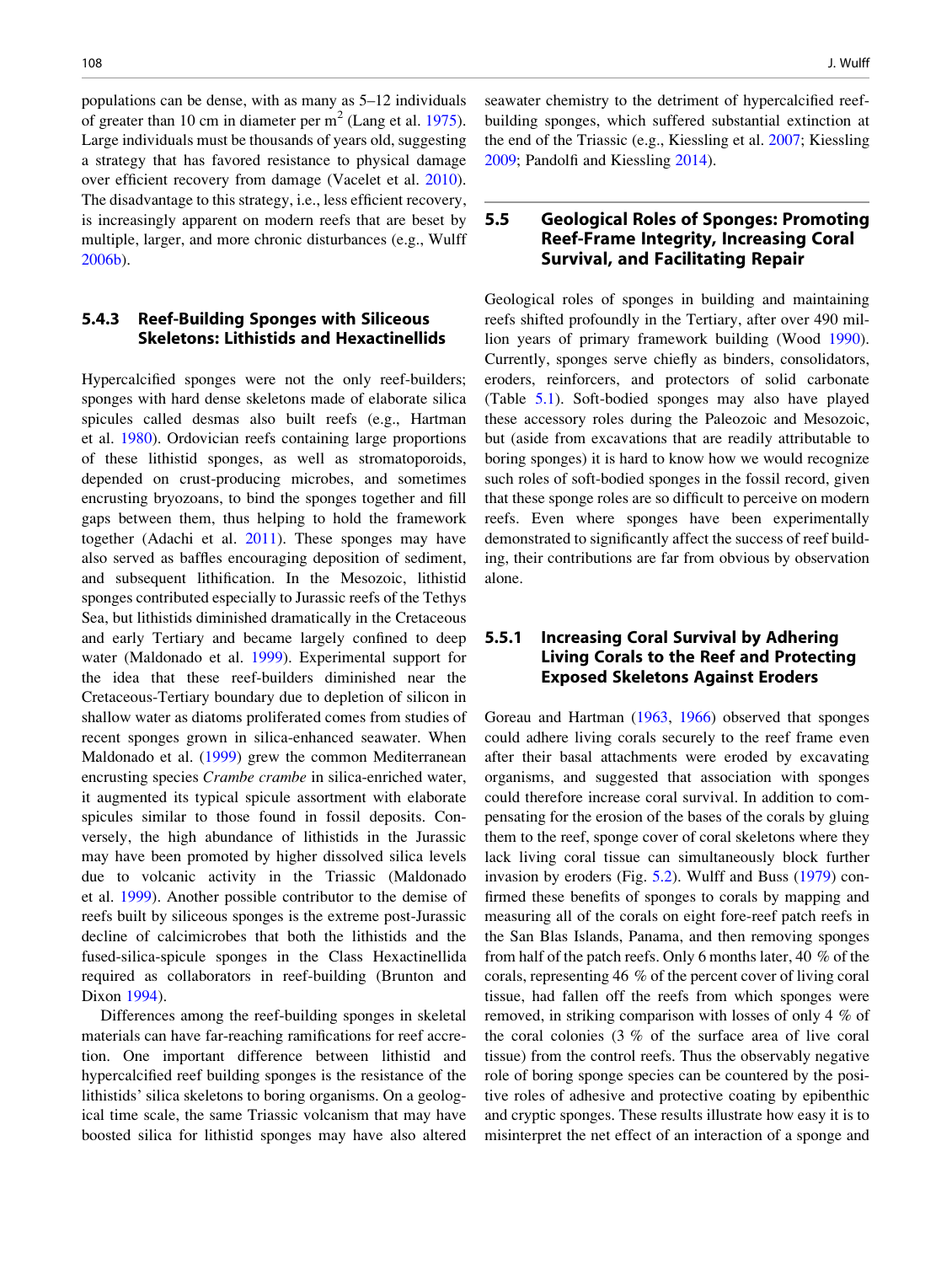| Authors                         | Process                                                                                                                                                                                | Evidence type                                                                                                                                                                                                                                            | <b>Experimental results</b>                                                                                                                                                                                                                                                                                                                       |
|---------------------------------|----------------------------------------------------------------------------------------------------------------------------------------------------------------------------------------|----------------------------------------------------------------------------------------------------------------------------------------------------------------------------------------------------------------------------------------------------------|---------------------------------------------------------------------------------------------------------------------------------------------------------------------------------------------------------------------------------------------------------------------------------------------------------------------------------------------------|
| Goreau and<br>Hartman<br>(1966) | Semi-cryptic sponge species adhering<br>living corals to reefs and protecting<br>exposed solid carbonate from eroders                                                                  | Skeletons of corals molded around<br>sponge oscules, stable associations for<br>long time periods                                                                                                                                                        |                                                                                                                                                                                                                                                                                                                                                   |
| Lang<br>et al. $(1975)$         | Framework reinforcement by coralline<br>sponges within cryptic spaces                                                                                                                  | Dense populations in caves of sponge<br>species with solid carbonate skeletons<br>density of corals<br>2                                                                                                                                                 |                                                                                                                                                                                                                                                                                                                                                   |
| Wulff and<br><b>Buss</b> (1979) | Living sponges of many species adhering<br>living corals to reefs and preventing<br>access by boring sponges to exposed<br>skeleton parts                                              | Removed sponges from patch reefs after<br>mapping and measuring corals on control<br>and experimental reefs, re-measuring<br>after 6 months                                                                                                              | 40 % of live corals lost from reefs from<br>which sponges were removed, while only<br>4 % of corals were lost from reefs with<br>sponges                                                                                                                                                                                                          |
| Wulff<br>(1984)                 | Sponges binding coral rubble into stable<br>piles until coralline algae can grow<br>between rubble pieces to permanently<br>consolidate them, providing surfaces for<br>coral recruits | Experimentally compared fates of coral<br>rubble in piles with and without sponges<br>in Caribbean; compared survival of small<br>corals on stabilized vs. loose rubble;<br>compared rubble consolidation on E<br>Pacific reefs with and without sponges | Rubble piles w sponges were bound into<br>stable piles in 5 mo, corals had recruited<br>by 10 mo; no consolidation of rubble or<br>coral recruitment in piles without<br>sponges; survival of small corals on<br>stable rubble 13 $\%$ in 4 years, 1 $\%$ on<br>loose rubble; rubble in E Pacific only<br>consolidated where sponges were present |
| <b>Biggs</b><br>(2013)          | Sponges binding coral rubble into stable<br>piles, corals recruiting onto stabilized<br>rubble                                                                                         | Experimentally compared fates of rubble<br>in piles seeded with sponges and without<br>sponges, as well as rubble made of<br>cement and bound together with cement                                                                                       | Significantly more rubble piles with<br>sponges retained rubble and height;<br>significantly more corals, and of more<br>species, recruited to rubble bound with<br>sponges vs. rubble bound with cement                                                                                                                                          |

<span id="page-6-0"></span>Table 5.1 Evidence for beneficial geological roles of sponges on modern coral reefs

Fig. 5.2 Sponges adhering corals to the reef and protecting exposed solid carbonate from excavators. (a) base of a branching sponge, Aplysina cauliformis (Carter) from which the erect portion was broken during Hurricane Allen, 1980, Jamaica; the wound healed quickly and regrowth could already be seen after a few weeks; (b) a branch of A. cauliformis, broken during Hurricane Allen, and caught in a pile of coral rubble also generated by the storm. Within a few days the sponge had attached to several pieces of rubble, binding them together; (c) the branching sponge Niphates erecta Duchassaing and Michelotti covering bare coral (Orbicella annularis (Ellis and Sollander)) skeleton and adhering to live portions of the colony; (d) the semi-cryptic sponge Mycale laevis (Carter) protecting bared coral (Porites astreoides Lamarck) skeleton, gluing the coral to the reef, and even providing an increasing substratum over which the coral can grow (Goreau and Hartman [1966\)](#page-20-0)

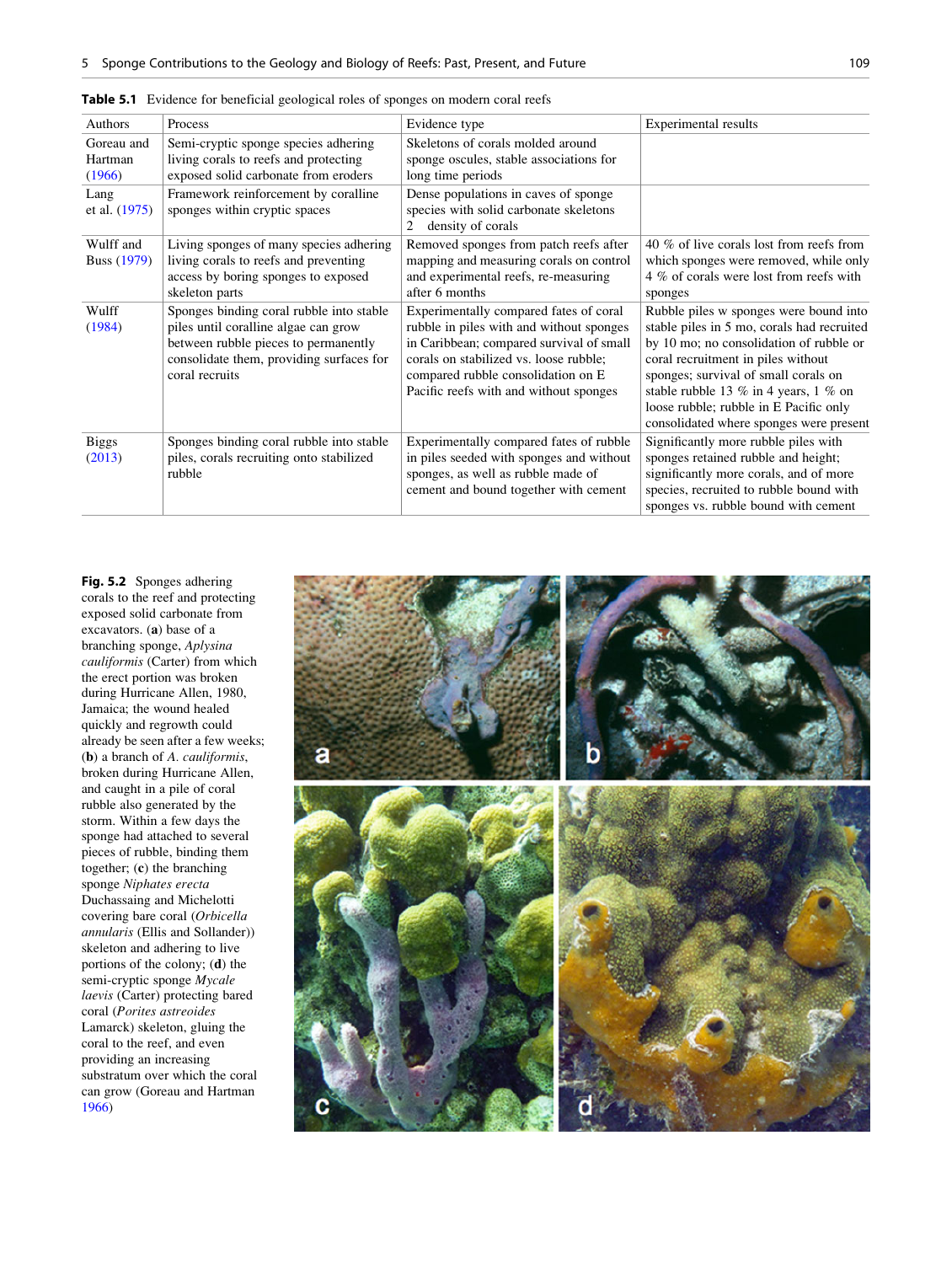coral. Even when the sponge is actually saving the coral's life, it may appear to be engaged in aggressive overgrowth. Time-series observations are essential for determining if a sponge is advancing over the coral. Wulff and Buss ([1979\)](#page-23-0) framed their report of this mutually beneficial association in terms of carbonate balance in order to underscore how the net effect of sponge-coral interactions on reef building and maintenance may not be surmised correctly by simple observation.

## 5.5.2 Rubble Stabilization: A Key Step in Reef Recovery After Physical Damage

Rubble generated by storm waves and other disturbances can be inhospitable to coral recruits, as they are jostled about by chronic water movement and foraging animals. Sponges can solve this instability problem in two ways: (1) sponges living in cryptic spaces under the reef surface can grow upwards into rubble piled upon them, and (2) epibenthic sponges that have been broken by storms can be incorporated into rubble piles as errant fragments (Fig. [5.2](#page-6-0)). In both cases, its homogeneous 3-dimensional body allows a single sponge to quickly attach (within 2–5 days) to several pieces of rubble, holding them steady against each other until carbonatesecreting organisms, especially encrusting coralline algae, can bind them together permanently (Wulff [1984](#page-23-0); Biggs [2013\)](#page-19-0). Without rapid binding by sponges, slower-growing carbonate-secreting binders could not grow from one piece of rubble to the next. The sponges are the "fingers holding the pieces together while the superglue sets" (thank you to D. Hubbard for this analogy).

Experimental exploration of each step of this process on a shallow Caribbean coral reef in Panama revealed that rubble piles with sponges remained elevated above the reef surface, became bound together by encrusting coralline algae within 5 months, and became colonized by coral recruits within 10 months. Rubble piles without sponges remained loose and increasingly collapsed, although each individual piece of rubble became encrusted with coralline algae (Wulff [1984\)](#page-23-0). Small corals on stabilized rubble survived significantly better than small corals on loose rubble (for respectively stabilized and unstabilized rubble: 66 % undamaged vs. 35 % undamaged after 4 months, and 13 % survival vs. 1 % survival after 4 year).

In the tropical eastern Pacific, rubble on the tops of reefs in the Gulf of Chiriqui, Panama, was stabilized as cryptic sponges grew up through the reef frame to bind it, but the absence of exposed sponges on the reefs resulted in aprons of rubble at their bases, each rubble piece thickly coated with many layers of coralline algae (Glynn [1974;](#page-20-0) Wulff [1997c](#page-23-0)). The lack of a mechanism for stabilizing rubble against the challenges of episodic storms and chronic disturbance agents

such as large foraging triggerfish and sea urchins prevents these rhodoliths from being incorporated into solid reef framework: pieces of loose rubble do not remain still next to each other long enough for encrusting coralline algae to grow from one piece of rubble to another, welding them into a stable structure. A similar dearth of epibenthic sponges in the Galapagos may contribute to extensive rhodolith piles, in which individual pieces of rubble resulting from massive coral mortality during the 1982/83 ENSO event have become encrusted by coralline algae so that they are up to 15 cm in diameter (Halfar and Riegl [2013\)](#page-20-0). No recovery has occurred, and what was once incipient coral framework has remained as a rubble bed with no signs of recovery for over 20 years.

Discrepancies between growth of individual corals and reef accretion remind us of the diversity and complexity of the processes that contribute to reef building, maintenance and repair (e.g., Hubbard [1985](#page-20-0), [1988;](#page-20-0) Hubbard et al. [1998](#page-20-0)). It is possible that some of these discrepancies may be explained at least partially by differences in abundances of epibenthic and cryptic sponges that are capable of mediating the cycling of loose rubble back to stable substrata suitable for coral recruitment and growth. The coincidence of coral reefs and hurricanes in shallow tropical water suggests that the cycle of rubble generation, consolidation, and recruitment of corals has long been a normal part of scleractinian reef-building. Sponges have likely played key roles in ensuring that it is actually a cycle instead of a one-way path from living corals to rubble. The only other organisms capable of rapidly adhering to multiple rubble pieces are fleshy algae, but their need for light causes them to overgrow the stabilized substrata, impeding coral recruitment.

Goreau and Hartman ([1966\)](#page-20-0) and Hartman [\(1977](#page-20-0)) pointed out that sponge binding could also aid reef growth by preventing piles of rubble from cascading down steep slopes, sweeping everything in their path into talus piles at the bases of fore-reef walls. Soft-bodied, non-excavating sponges, i.e., the vast majority of sponges, that participate in gluing living corals to the reef frame and mediating rubble consolidation, vanish shortly after they perish because their skeletal frameworks of protein fibers and spicules fall apart (Wulff [2006c,](#page-23-0) [2008a\)](#page-23-0). Thus they do not appear in fossil reefs; and even on modern reefs, these roles are invisible unless observed in action or explored by experiments that explicitly compare dynamics with and without sponges.

# 5.5.3 Improving Reef Restoration by Harnessing the Ability of Sponges to Bind Rubble

Expanding on experiments demonstrating sponge-mediated rubble consolidation (Wulff [1984;](#page-23-0) Biggs [2013\)](#page-19-0)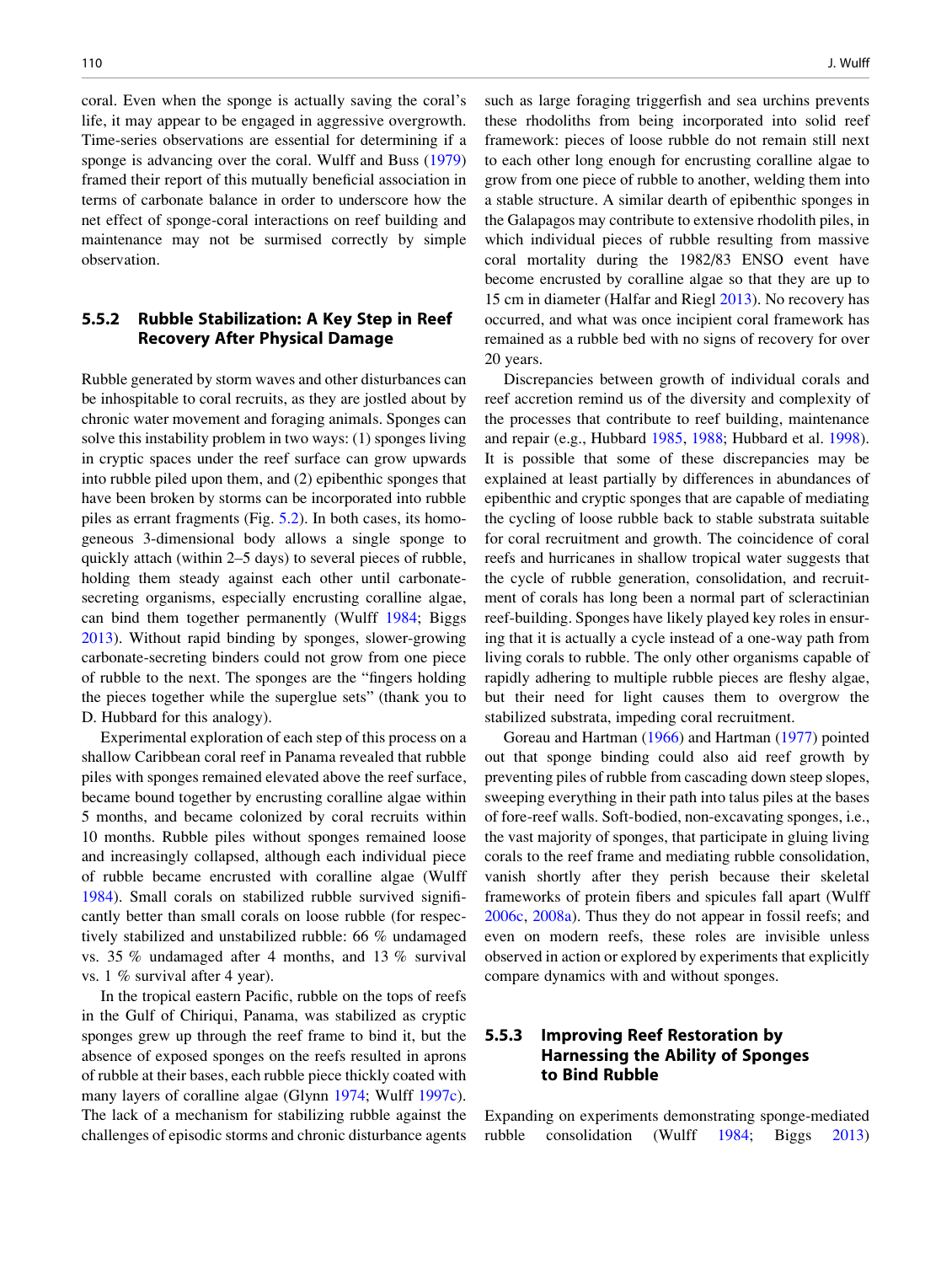<span id="page-8-0"></span>experimentally showed how sponges can be sustainably used to restore damaged reef sites. Erect branching sponges, the growth form most likely to become broken and included in rubble piles under natural circumstances (e.g., Wulff [2006b](#page-23-0); Fig. [5.2\)](#page-6-0), can be harvested sustainably because the branches from which fragments are cut grow back quickly. Once the sponge fragments are inserted into rubble piles, each fragment rapidly reattaches to several pieces of rubble. Using sponges to bind loose rubble into stable structures on which coral recruits are more likely to survive is not only less expensive and more attractive than artificial cements, but sponge-mediated binding is autocatalytic, as the sponge fragments grow and multiply, continually adding to their binding power. Moreover, framework-building coral species recruit significantly more to coral rubble bound with sponges than to cement bound structures, adding another reason to use living sponges in reef restoration (Biggs [2013](#page-19-0)).

#### 5.6 Geological Roles of Sponges: Bioerosion

Bioeroding sponges have provided mysteries aplenty, and in spite of publications throughout the nineteenth century declaring them to indeed be sponges and also active borers rather than inhabitants of holes made by other creatures, it was not until nearly the twentieth century that these were accepted as facts (see Schönberg [2008](#page-22-0) for a comprehensive history). The exact mechanism of boring, in particular the relative importance of chemical dissolution and mechanical removal of chips, is still an active area of research (review by Schönberg [2008\)](#page-22-0). Although the ability to excavate and otherwise whittle down solid biogenic carbonate may seem as astonishing a feat for sponges as generating dense solid carbonate skeletons, the ability to excavate is currently represented in five orders of the class Demospongiae, suggesting the possibility of an ancient origin within the sponges.

Reefs may have been re-shaped by sponges from the start. Excavations that could have been made by sponges have been found in Cambrian archaeocyath reefs and middle Ordovician hard substrata (Kobluk [1981](#page-20-0)). However, although bioerosion by a variety of macro-organisms was common in Paleozoic tropical biogenic carbonate, the radiation of the group currently responsible for the majority of excavations in reefs, the clionaid sponges (Order Clionaida), was a Mesozoic phenomenon (Tapanila et al. [2004\)](#page-22-0). Cenozoic boring in reef substrata is dominated by sponges (e.g., Perry [2000\)](#page-21-0), and on currently accreting reefs sponges accomplish up to 90 % of the macroscopic boring (e.g., Goreau and Hartman [1963;](#page-20-0) Perry [1998;](#page-21-0) Rützler [2012](#page-21-0)). Although the great majority of sponge species are not capable of excavating corals, and the biomass of excavating species is relatively small, their influence can be dramatic (excellent reviews dispersed over the last few decades include Goreau and Hartman [1963](#page-20-0); Hartman [1977](#page-20-0); Wilkinson [1983;](#page-22-0) Rützler [2002;](#page-21-0) Schönberg [2008\)](#page-22-0).

Abundance of boring sponges and the rate at which they break down solid carbonate varies widely. This variation has been recognized as a possible source of clues about environments for fossil reefs, and the value of sponge borings has been discussed for paleo-reconstruction, e.g., for bathymetric patterns (Bromley [1970;](#page-19-0) Bromley and d'Alessandro [1984,](#page-19-0) [1990](#page-19-0); see also Chap. [4](http://dx.doi.org/10.1007/978-94-017-7567-0_4)). Schönberg and Tapanila ([2006\)](#page-22-0) matched the morphology of bioerosion by the modern Siphonodictyon paratypicum to the fossil bioerosion trace Entobia devonica for paleoecological interpretation with respect to bathymetry and sedimentation, and their findings largely matched earlier ones, i.e. that Siphonodictyon spp. typically occur in shallow, low energy environments (Reitner and Keupp [1991\)](#page-21-0). Evidence from the late Oligocene suggested that bioeroding sponge distributions were influenced by salinity gradients, just as they are today (Lawrence [1969](#page-20-0)). In Ordovician-Silurian reefs built by tabulate corals and stromatoporoids, a pattern of higher proportion of specimens bored in off-reef facies could have been caused by the greater competition for space on reefs, which may have diminished the success of boring (Tapanila et al. [2004](#page-22-0)). A similar pattern in the amount of boring was found in Pleistocene deposits of north Jamaica, where the percent of framework removed by borers was greater in back-reef/lagoonal settings than on the fore-reef. Sponges were responsible for most of the excavations on fore-reefs. Overall 64.7 % of framework carbonate was removed by sponges, and only 8.2 % by bivalves and 25.8 % by a variety of worms (Perry [2000](#page-21-0)). Pleydell and Jones [\(1988](#page-21-0)) reported similar rates for Grand Cayman Oligocene-Miocene bioerosion.

The clearest environmental correlate of sponge bioerosion has been eutrophication, and increased sponge bioerosion with nutrient increases has been detected in different settings and geological times (e.g., Hallock [1988](#page-20-0); Edinger and Risk [1997;](#page-20-0) see also Chap. [4](http://dx.doi.org/10.1007/978-94-017-7567-0_4)). On modern reefs, excavating sponges have been demonstrated to increase in abundance with increased water column nutrients (e.g., Rose and Risk [1985](#page-21-0); Holmes [1997](#page-20-0); Ward-Paige et al. [2005](#page-22-0); Alcolado [2007](#page-19-0)). The relationship with nutrients depends on the species, and is not monotonic. Even boring sponges cannot cope with extremely high nutrient levels, and the toxic effects of the resulting eutrophication (Rützler [2002](#page-21-0)). Chaves-Fonnegra et al. ([2007\)](#page-19-0) found increased abundance of Cliona delitrix Pang as they evaluated sites closer and closer to a sewage outfall on San Andrés, Colombia, but this species declined to zero at the site closest to the outfall. As the authors pointed out, negative influence on sponges of the high nutrients at the outfall could have been confounded with increased sediment, a frequent covariant. Negative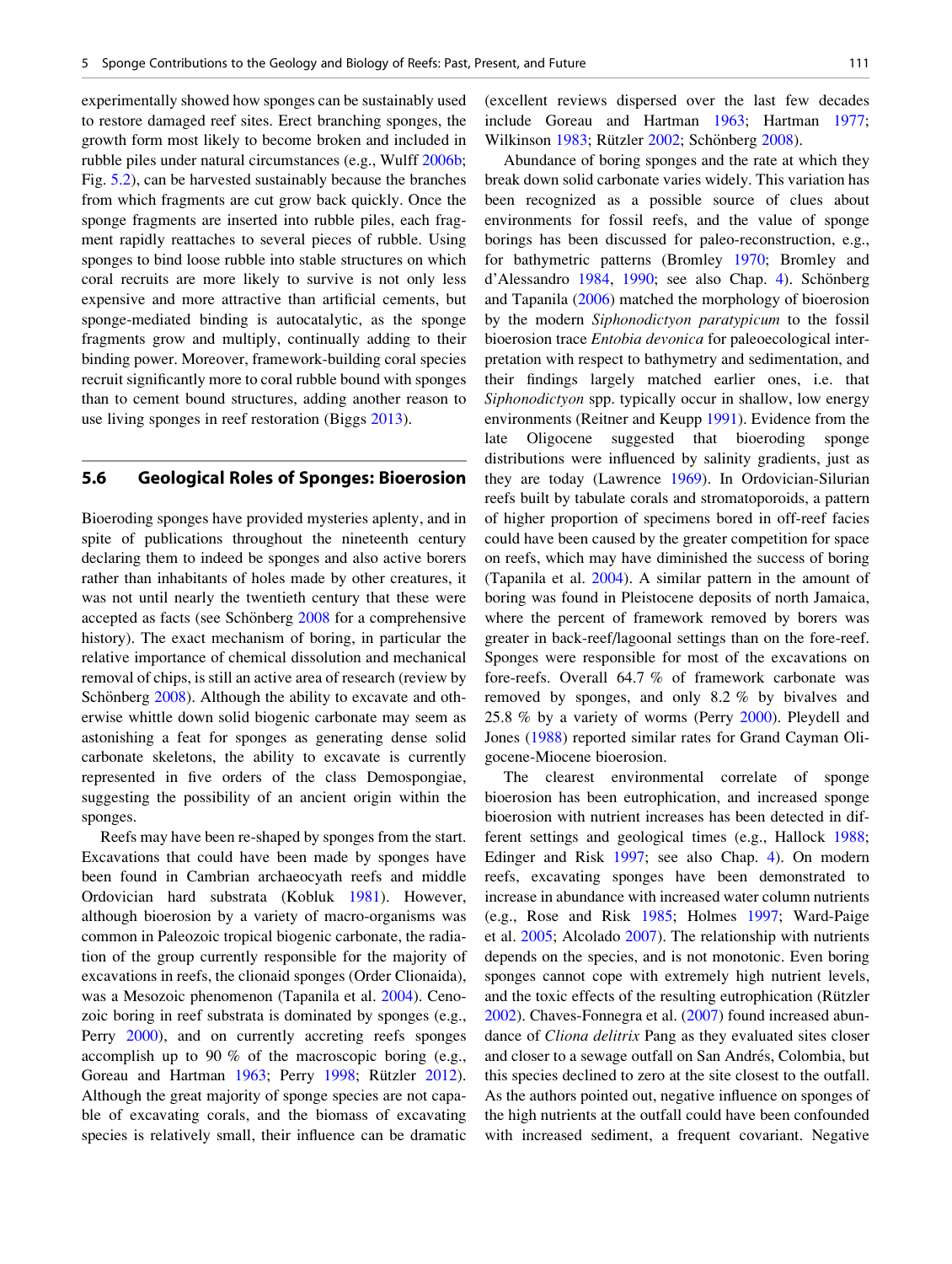<span id="page-9-0"></span>effects of sediment may also explain increased importance of boring by bivalves and worms relative to sponges within the bay at Discovery Bay, Jamaica, in spite of increased food for sponges in the water column (Macdonald and Perry [2003\)](#page-21-0).

Advance of boring sponges into coral skeletons can be influenced by characteristics of the interacting species and the idiosyncrasies of immediate context, including angle of encounter, coral growth form or species, sponge species (Rützler [2002](#page-21-0); Schönberg [2002,](#page-22-0) [2003;](#page-22-0) López-Victoria et al. [2006](#page-21-0)), and even parrotfish bites at the sponge-coral interface (Marquez and Zea [2012](#page-21-0)). The excavating sponge Siphonodictyon coralliphagum Rützler produces mucus that kills coral tissue, allowing this sponge to penetrate coral tissue and possibly also settle on live coral as a larva (Rützler [2004,](#page-21-0) [2012](#page-21-0)); and other boring sponges can undermine polyps in order to make their way into the skeleton (e.g., Chaves-Fonnegra and Zea [2011](#page-19-0)). The strong preference of the voraciously excavating species Cliona delitrix for massive corals might even, over time, change the composition of the coral community to favor species of foliose and branching corals (Chaves-Fonnegra and Zea [2011](#page-19-0)).

Rate of spread by excavating sponges is not only enhanced by factors that spur on the sponges, but also by the more sheltered habit of the sponges (Schönberg and Wisshak [2012](#page-22-0)) and factors such as temperature that stress the corals enough to hinder their ability to fend off the sponges (Rützler [2002](#page-21-0)). Spread of boring sponges can be slowed or halted by prior encrustation of solid carbonate or by overgrowth of coralline or other macroalgae; and recruitment and excavation can be prevented by cover of other sponges (e.g., López-Victoria et al. [2006](#page-21-0); Chaves-Fonnegra and Zea [2011;](#page-19-0) González-Rivero et al. [2012](#page-20-0); pers. observ. Figs. [5.2](#page-6-0) and 5.3).

Some excavating clionaids harbor symbiotic zooxanthellae, but this symbiosis does not tend to break down under abnormally high temperatures as readily as in scleractinians. When 84–87 % of the corals on Orpheus Reef, GBR, bleached in 1998, the boring sponge Cliona orientalis Thiele retained its zooxanthellae (Schönberg and Wilkinson [2001](#page-22-0)), an advantage that may be conferred by the sponge's ability to move the zooxanthellae deeper into its tissue during stressful events (Schönberg and Suwa [2007\)](#page-22-0) and by their relatively heat-resistant G-clade zooxanthellae (Schönberg and Loh  $2005$ ; Schönberg et al.  $2008$ ). The abundance of zooxanthellate sponges significantly increased after the 1998 bleaching, which was interpreted to be a result of their ability to survive, remain healthy, and recruit where corals died (Schönberg and Ortiz [2009](#page-22-0)). It may appear obvious to ascribe aggressive behavior of boring sponges, as well as their consistent increases with water column nutrients, to benefits from symbiotic zooxanthellae (e.g., Fang et al. [2014\)](#page-20-0), but some species of rapidly advancing excavators, e.g., Pione lampa (de Laubenfels), S. coralliphagum, and C. delitrix in the Caribbean, do not have photosynthetic symbionts (Rützler [2002](#page-21-0)).

As part of an overall carbonate budget for five sites in Bonaire, Perry et al. [\(2012](#page-21-0)) calculated that loss rates related

Fig. 5.3 Sponges boring, overgrowing, and protecting coral.  $(a, b)$  the boring sponge Cliona caribbaea Carter being overgrown and killed by the encrusting sponge Chondrilla caribensis; (c) the boring sponge C. tenuis Zea and Weil steadily diminishing chances of survival for a coral, in the absence of epibenthic or semi-cryptic sponges; (d) the readily stormbroken sponge Svenzea zeai (Alvarez et al.) temporarily overgrowing coral (Diploria)

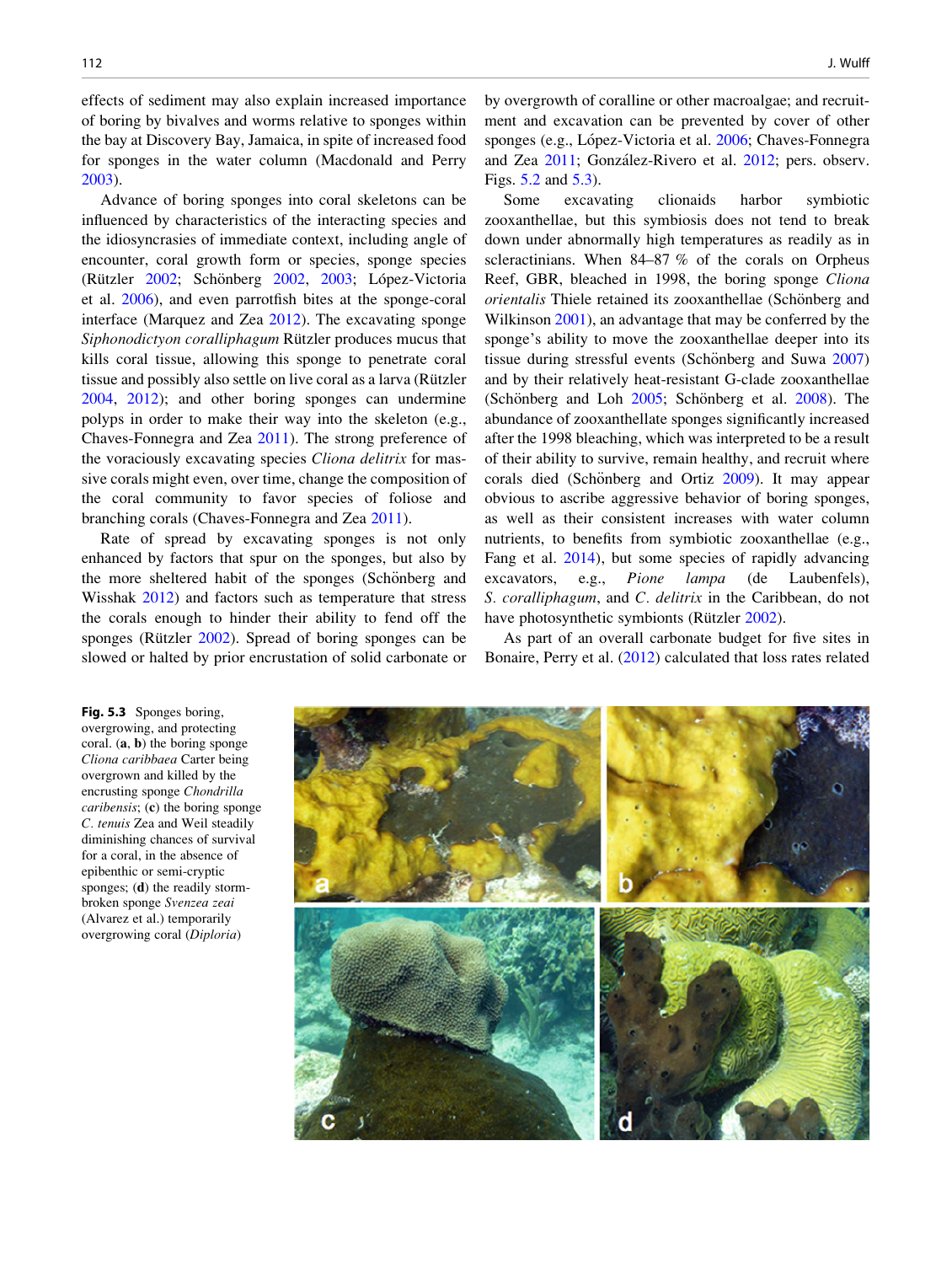to boring sponges ranged from 0.002 to 0.07 kg/CaCO<sub>3</sub>/m<sup>2</sup>year, which is smaller than losses to parrotfishes  $(0.95-2.75 \text{ kg/CaCO}_3/\text{m}^2\text{-year})$  at the same sites (for context,  $CaCO<sub>3</sub>$  production by corals ranged from 0.20 to 12.07 kg/CaCO<sub>3</sub>/m<sup>2</sup>-year). This relationship was different in Jamaica, where fish bioerosion was only 8–20 % of the internal macro-bioerosion, which was dominated by sponges (Mallela and Perry [2007\)](#page-21-0). Water quality and maturity of the community may influence the relative losses to endolith and grazer bioerosion, with bioerosion by sponges often being more important on reefs where they have had time to establish and where nutrient concentrations are higher (Carreiro-Silva and McClanahan [2012](#page-19-0)). As all of these reports point out, variation is great, even among sites near each other. Perry et al. [\(2012](#page-21-0)) remark on the difficulties with interpreting differences when comparing data collected in different ways [they cite  $0.2 \text{ kg/CaCO}_3/\text{m}^2$ -year in Barbados from Scoffin et al. [\(1980](#page-22-0)) and  $0.02-1.04 \text{ kg/CaCO}_3/\text{m}^2$ -year in French Polynesia from Pari et al. ([2002](#page-21-0))]. Environmental conditions play a key role, and recently ocean acidification was recognized as a strong driver of sponge bioerosion (Wisshak et al. [2012;](#page-23-0) Fang et al. [2013](#page-20-0); Wisshak et al. [2013;](#page-23-0) Fang et al. [2014;](#page-20-0) Wisshak et al. [2014;](#page-23-0) Stubler et al. [2014\)](#page-22-0), while it simultaneously suppresses coral calcification (Jokiel et al., Chap. [2](http://dx.doi.org/10.1007/978-94-017-7567-0_2) this volume).

The amount of solid carbonate eroded into sediment may not be the most important measure of the influence of boring sponges on reef building and maintenance. Although at many sites parrotfishes may reduce more substrate mass to sediment than do boring sponges, the result may reduce coral survival and reef growth far less. Parrotfishes scrape only from the surface, whereas sponges can erode the bases of corals, causing them to topple from the reef frame and perish in the sediment (e.g., Goreau and Hartman [1963](#page-20-0); Wulff and Buss [1979\)](#page-23-0). Thus with only a small amount of sponge erosion, entire living coral colonies may be lost (Fig. [5.3](#page-9-0)). Preventing this aspect of coral death and the loss of large chunks of solid carbonate may be one of the most important roles of epibenthic, semi-cryptic, and cryptic sponges on coral reefs (Wulff and Buss [1979](#page-23-0), Fig. [5.2\)](#page-6-0), especially if boring sponges are increasing in abundance, and if they increase their activity as climate change progresses.

# 5.7 Biological Roles of Sponges: Overgrowth of Living and Dead Coral

Some sponge species have been demonstrated to kill coral tissue by allelochemicals, and a few species have been demonstrated to aggressively overgrow living corals at some sites (recent review in Wulff [2012](#page-23-0), pp. 308–312). Still the combined number of species that have been shown to be able to kill corals, or to kill them conspicuously in at least some places is fewer than 0.4 % of the sponge species that have been described in biogeographic realms with coral reefs. Other sponges may kill a small patch of coral tissue to allow the sponge to adhere to the underlying skeleton, but this can bind the corals securely onto the reef frame (Wulff and Buss [1979\)](#page-23-0). As with most examples of mutualism, there is a price to pay for the benefits. In this case, even several  $\text{cm}^2$  of tissue is a very small price for a tenfold gain in the entire colony's survival rate. Further expansion of branching, semi-cryptic, or massive sponge species over living coral has been reported only rarely. Time-series observations of interactions that had initially appeared to be overgrowths on reefs in Colombia showed that most sponges did not actually progress over living coral. Only 16 of the 95 sponge species present overgrew coral at all, and only three of these overgrew coral in more than 10 % of contacts (Aerts and van Soest [1997;](#page-19-0) Aerts [2000\)](#page-19-0).

Cases in which field observations have demonstrated overgrowth of live corals over time usually fall into three categories: (1) sponges that are alien to the reefs on which they are overgrowing corals, e.g., Mycale grandis Gray, an Indonesian and Australian native, in Kaneohe Bay, Hawaii (Coles and Bolick [2007\)](#page-19-0), and Chalinula nematifera (de Laubenfels), an Indo-Pacific native, in the Mexican Pacific (Ávila and Carballo  $2008$ ); (2) thinly encrusting sponges that are densely inhabited by cyanobacteria, e.g., Terpios hoshinota Rützler and Muzik, in the Pacific (Rützler and Muzik [1993](#page-21-0)), and Chondrilla caribensis Rützler et al. (Vicente [1990\)](#page-22-0) in the Caribbean; and (3) cases in which the corals are particularly stressed (Wulff [2012\)](#page-23-0).

At a particular moment and site, an aggressive sponge species can devastate corals. For example, sponges of an aggressive species may infest half a locale's corals (Benzoni et al. [2008](#page-19-0)), cover half the substratum (Reimer et al. [2010](#page-21-0)), or spread over coral tissue at rates of nearly a mm a day (Bryan [1973\)](#page-19-0). In none of these cases, however, has the aggressive sponge species caused continually increasing devastation. Rather, there is a consistent, curious pattern of infestations being found only at some sites, and being ephemeral at any particular site. The most dramatic example of a sponge that can overgrow corals is the cyanobacteriapacked thinly encrusting sponge T. hoshinota. Since it was first reported in Guam (Bryan [1973](#page-19-0)), it has been found at far ranging sites across the Pacific including Okinawa, Taiwan, Indonesia and Lizard Island, Australia, but has vanished from some sites where it was once common (e.g., review in Wulff [2012](#page-23-0), pp. 309–310; de Voogd et al. [2013\)](#page-20-0). Coralthreatening Mycale grandis in Hawaii has recently diminished in abundance (pers. observ.); and *Chalinula* nematifera was only found at two of 150 sites in the Mexican Pacific, and has not increased (Avila and Carballo [2008](#page-19-0)). Although Chondrilla caribensis quickly covered dead coral skeletons at a central lagoon site on the Belize Barrier Reef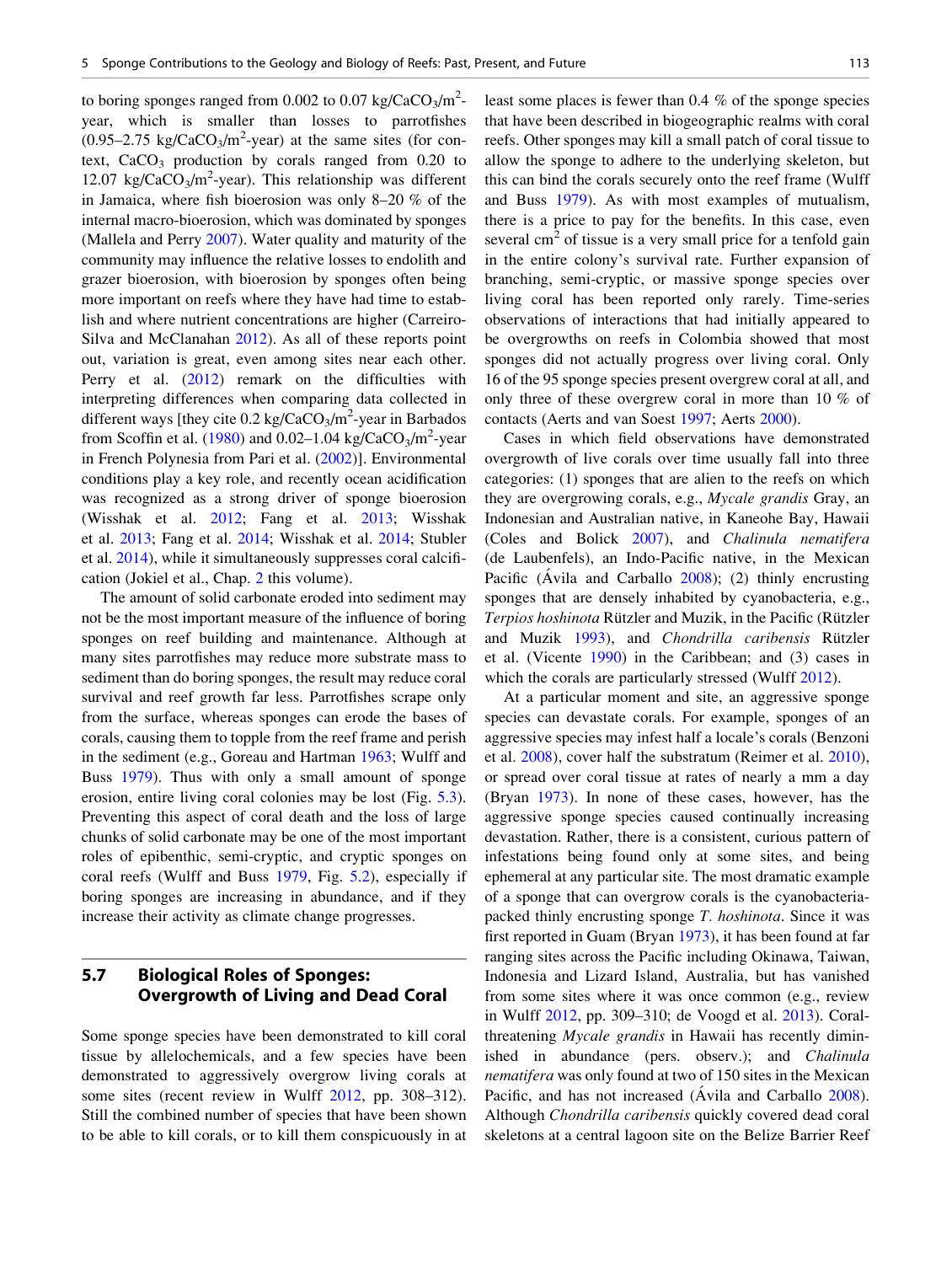where the coral Agaricia tenuifolia had suffered catastrophic mortality due to bleaching (Aronson et al. [2002\)](#page-19-0), at other nearby sites it is extremely rare on coral reefs (Wulff [2012](#page-23-0), pp. 310–312). Aronson et al. [\(2002](#page-19-0)) pointed out that Chondrilla did not overgrow living coral, but only recruited and grew after coral death. Although the sponge cover would prevent recruitment of corals, this cover also protects solid carbonate from being reduced to sediment by boring organisms. Chondrilla has been observed to overgrow Cliona-infested coral skeletons in Belize, putting the boring sponge out of business on the spot (Fig. [5.3\)](#page-9-0).

The role of stress in spurring overgrowth of living corals by sponges is uncertain, perhaps because stress has been defined in a variety of ways. But just as coral health can influence the advance of boring sponges, coral health can influence overgrowth. Time series observations of T. hoshinota in Okinawa revealed a pattern of devastation to live corals at sites where development had increased turbidity of coastal waters (Rützler and Muzik [1993\)](#page-21-0), and recent experiments have shown that circumstances allowing T. hoshinota to overgrow corals depend on relative health of both the corals and sponges at a particular site (Wang et al. [2012\)](#page-22-0). The threat of a thinly encrusting Clathria species that was killing recently transplanted massive reef corals, Porites lutea Milne Edwards and Haime, at a Gulf of Aden site diminished as the infested corals recovered from the stress of being transplanted (Seguin et al. [2008](#page-22-0)). Although Aerts and van Soest ([1997\)](#page-19-0) found that overgrowth of corals by sponges was not more likely on reefs deemed stressed (evaluated by higher sedimentation rate and poorer water column visibility), they did discover that the thinly encrusting Clathria (Thalysias) venosa (Alcolado), which one-time observations suggested could be a threat, only overgrew living coral if the coral was first experimentally damaged (Aerts [2000\)](#page-19-0).

## 5.8 Biological Roles of Sponges: Water-Column Influences

As sponges pump water through their internal canals, their uniquely fine-scale filter system (the collars of the choanocytes) captures picoplankton that pass through the coarser filters of other filter-feeding taxa. Reiswig ([1971\)](#page-21-0) demonstrated that sponges of three Caribbean species representing different orders could capture an astonishing 96.4 % of the bacteria in the water column. Reiswig's classic, and still unsurpassed, studies ([1971,](#page-21-0) [1973](#page-21-0), [1974\)](#page-21-0) relating sponge feeding, respiration, abundance, and population dynamics, allowed him to estimate that the sponges of the fore-reef at Discovery Bay, Jamaica, could filter the entire water column above them every 24 h. Technological advances have made it possible to add further details. Now

we also know that sponges can use dissolved organic matter, as well as filter a suite of minute particles, including procholorophytes, picoeukaryotes, cyanobacteria, and heterotrophic bacteria. The efficiency with which they capture each of these components of the picoplankton or absorb dissolved organic matter is influenced by their species, shape, size, densities of microbial symbionts, and internal morphology, as well as by what is available (e.g., Strimaitis [2012](#page-22-0) and reviews in Rützler [2004](#page-21-0), [2012](#page-21-0); Wulff [2012\)](#page-23-0).

#### 5.8.1 Maintaining Water Clarity

Losses of sponges have unfortunately corroborated Reiswig's ([1974\)](#page-21-0) estimate of the great importance of sponge filtering. After Hurricane Allen in Jamaica (Woodley et al. [1981](#page-23-0)), pulverized organisms and the bacteria devouring them kept the water column murky as long as sponges that had survived the storm remained shut down. When the sponges resumed their pumping, the water cleared rapidly (pers. observ.). Florida Bay, from which water flows out to the reefs of the Florida Keys, has been devastated by many cyanobacteria blooms since 1982, when the first blooms killed up to 90 % of the sponges (Butler et al. [1995](#page-19-0)). Peterson et al. [\(2006](#page-21-0)) combined estimates of sponge biomass and filtering abilities to figure the cost to the water column of sponge loss, and concluded that reduced filtration of the water column resulting from heavy sponge mortality during the first bloom can entirely explain the subsequent blooms. This conclusion raises the disturbing possibility that the recent loss of 71 % of sponge biomass from a shallow reef in the central Belize Barrier Reef during an extended phytoplankton bloom (Wulff [2013\)](#page-23-0) could allow future incipient phytoplankton blooms to billow forth because badly depleted sponge populations can no longer nip them in the bud.

Zooxanthellae or cyanobacteria contribute in various degrees to the nutrition of some sponge species, with zooxanthellae largely confined to excavating species of the order Clionaida (Rützler [1990](#page-21-0); López-Victoria and Zea [2005](#page-21-0); Hill et al. [2011;](#page-20-0) but also see Garson et al. [1999](#page-20-0); Scalera-Liaci et al. [1999,](#page-21-0) for interesting exceptions). Sponges that harbor photosynthetic symbionts are not as consistently reliant on them as are scleractinian corals, and complete shading of photosymbiont-bearing sponges can result in diminished growth, or loss of biomass, or no apparent negative effects at all (e.g., Erwin and Thacker [2007](#page-20-0); Freeman and Thacker [2011](#page-20-0)). The coral-killing Terpios hoshinota is capable of escaping from shading by extending fine threads until they reach sunlit substrata, where they resume growth as a continuous sheet (Soong et al. [2009](#page-22-0)). Variation in the importance of the photosymbionts may depend in part on symbiont identity (e.g., Thacker [2005](#page-22-0);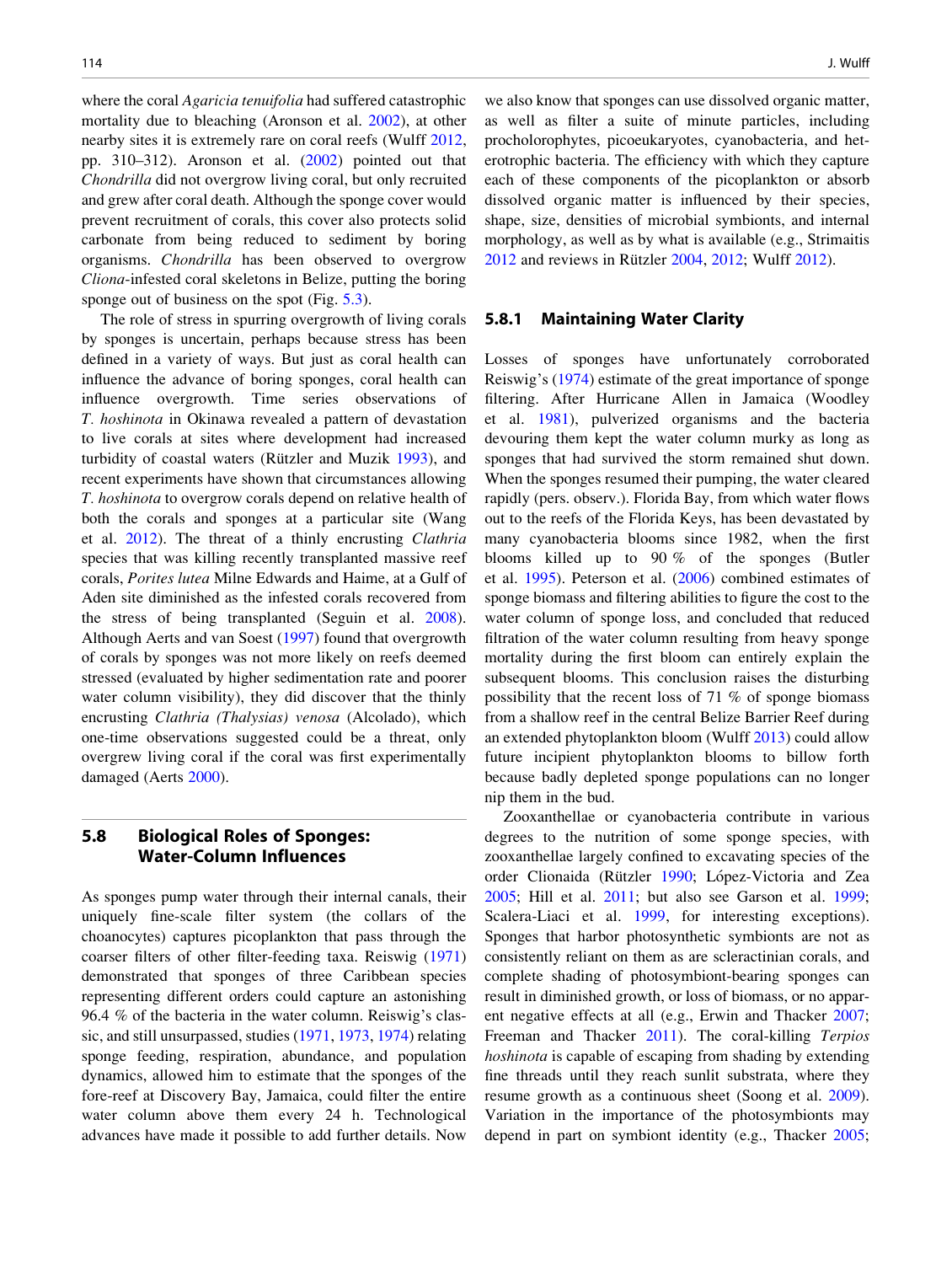Erwin and Thacker [2007\)](#page-20-0) and also on the ability of the sponge host species to switch between different modes of acquiring food (review in Wulff [2012](#page-23-0), pp. 301–303).

# 5.8.2 Influences on Dissolved Organic and Inorganic Water-Column Components

Sponges can have profound effects on dissolved watercolumn components, especially carbon, nitrogen, and silicon (review by Maldonado et al. [2012\)](#page-21-0). In collaboration with their microbial symbionts, some sponges can soak up and make use of dissolved organic material (Reiswig [1981](#page-21-0); de Goeij et al. [2008;](#page-19-0) Weisz et al. [2008\)](#page-22-0). Some species of sponges that inhabit cryptic spaces within the reef frame, may acquire a significant portion of their nutrition from dissolved organic matter (DOM) generated by corals or coralline algae rather than relying on sparse picoplankton (van Duyl et al. [2011\)](#page-22-0). Recent reports have suggested that this could be a major force in nutrient cycling on coral reefs (de Goeij et al. [2013](#page-20-0)), with sponges and their symbionts transforming DOM into sponge biomass, and extremely rapid cell cycling resulting in the shedding of cells that serve as food to organisms incapable of using dissolved organic matter directly. Scaling-up processes identified for a few species at the level of cubic centimeters, to entire communities and the vastly larger water column above a coral reef must be done cautiously, as reefs vary widely in biomass of both cryptic and epibenthic sponges (e.g., Wilkinson [1987;](#page-22-0) Wilkinson and Cheshire [1990\)](#page-22-0). For example, a conclusion that cryptic sponges account for orders of magnitude more biomass than epibenthic sponges was based on endoscopic observations of a Red Sea reef (Richter et al. [2001\)](#page-21-0) where epibenthic biomass estimates were extremely small (0.8–1.2 % cover, no volume measurements given). On reefs where epibenthic sponges are more evident (e.g., in most Caribbean locations), the assumption that biomass of cryptic sponges is greater is less likely to be applicable.

While it is not yet clear how important these processes are in overall nutrient cycling on coral reefs in general, spongemediated nutrient cycling within the reef frame is an intriguing reminder of the possibility that there are other surprising sponge-mediated processes on coral reefs that we have not yet even imagined. This is underscored by the recent discovery that the diet of two species of Caribbean excavating sponges can be mainly dissolved organic carbon (Mueller et al. [2014](#page-21-0)).

Sponges, in collaboration with their symbiotic microbes, can also greatly influence nitrogen cycling on coral reefs. Transformations in which sponge microbes participate include nitrification, nitrogen fixation, denitrification, and anaerobic ammonium oxidation (e.g., Corredor et al. [1988](#page-19-0); Webster and Taylor [2012](#page-22-0)). This is a rapidly growing area of sponge and microbial research, as new techniques are developed and the potential importance to coral reef ecosystems becomes more apparent (Maldonado et al. [2012](#page-21-0)).

## 5.9 Biological Roles of Sponges: Providing Shelter and Food

#### 5.9.1 Animal and Plant Guests of Sponges

How the hundreds of species of echinoderms, worms, molluscs, arthropods, fishes and multicellular algae hosted by sponges, within and on the surfaces of their bodies, might influence coral reef functioning is not clear, but these species certainly bolster biodiversity substantially (Cerrano et al. [2006](#page-19-0); Wulff [2006e](#page-23-0)). Sponges and their symbionts offer opportunities to study community and population ecology in patchy habitats in which the patches (i.e., individual sponges) can be readily manipulated. Among the surprising and fascinating results of studies on sponge inquilines is the discovery of eusocial shrimps in sponges (Duffy [1996](#page-20-0)). Some symbionts use their hosts only as a shelter or breeding site, but others also consume their host (Wulff [2006e](#page-23-0); Schönberg and Wisshak  $2012$ ). For obligate symbionts, the loss of their host sponges can be a disaster, leading to a cascade of local extinctions with potentially grave consequences. After a couple of major sponge mortality events on the Belize Barrier Reef (Wulff [2013](#page-23-0)) in which a total of 74 % of the sponge biomass was lost, eusocial shrimps became extremely difficult to find (J.E. Duffy, pers. comm.), and other inquilines vanished or died when their sponge host died (Fig. [5.4\)](#page-13-0). Economically important spiny lobster populations were negatively influenced when 71 % of the sponges that provided shelter for their juveniles perished in a dense cyanobacterial bloom (Butler et al. [1995\)](#page-19-0). We have barely begun to explore this aspect of coral-reef sponge interactions.

#### 5.9.2 Consumers of Sponges

Although most epibenthic sponges are well defended against consumption by most of the large mobile predators with which they share habitat, a few spongivores depend on sponges. Angelfishes tend to consume most of the sponge species that they encounter in a "smörgåsbord" fashion, by taking only small amounts of any particular sponge (a mean of 2.8 bites in Wulff's [1994](#page-23-0) study of unmanipulated angelfishes) before moving on to another sponge that is generally of a different species (Randall and Hartman [1968](#page-21-0); Wulff [1994](#page-23-0), [2006e](#page-23-0), [2012](#page-23-0) pp. 313–315; Fig. [5.4](#page-13-0)).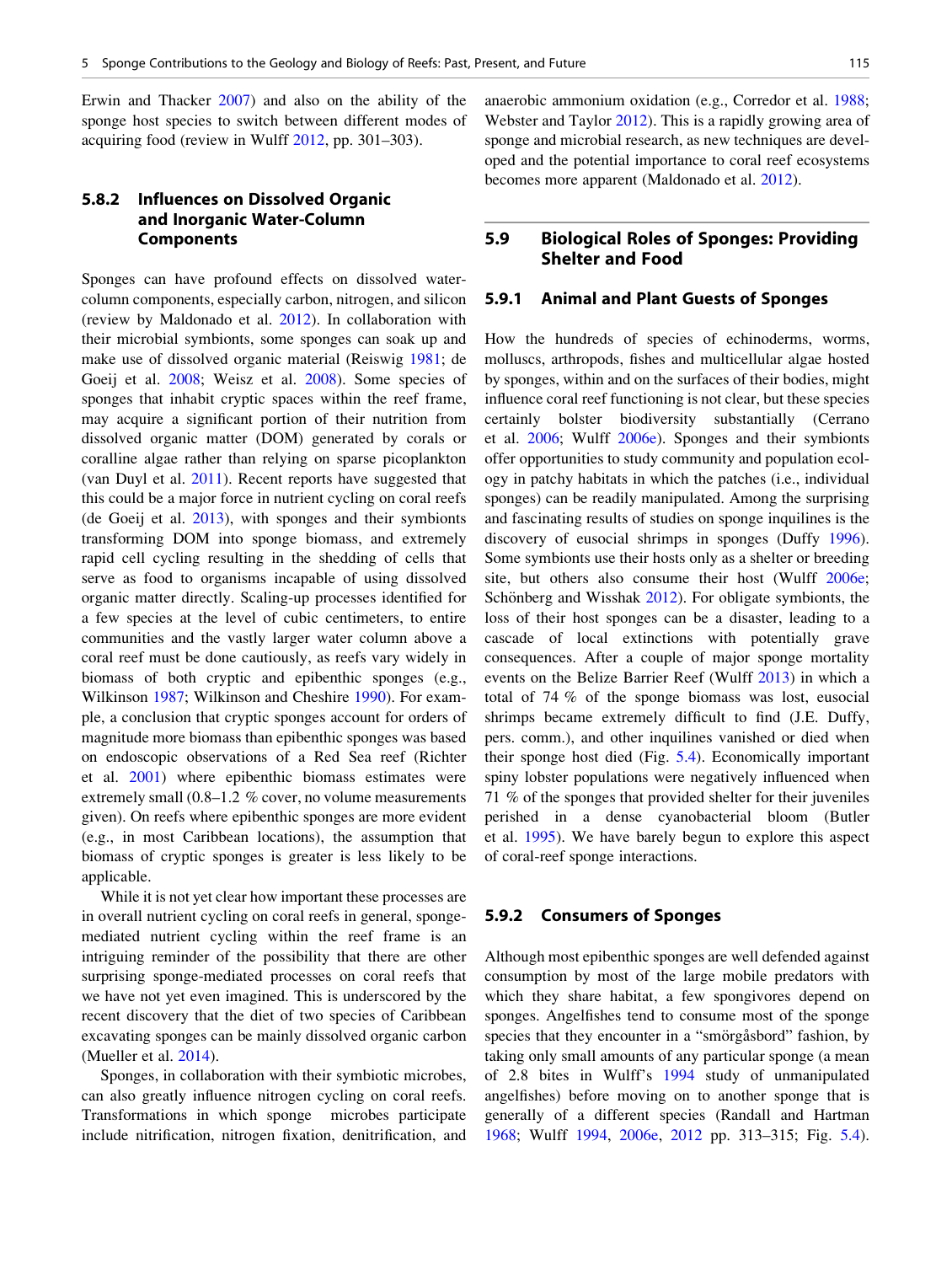<span id="page-13-0"></span>Fig. 5.4 Interactions of coral reef sponges. (a) a recently dead Callyspongia vaginalis

(Lamarck) with dying symbiotic zoanthids, and a symbiotic goby that was gone the following day; (b) Verongula rigida (Esper) with one bite removed by an angelfish just before the photo was taken, and a wound healing where bites had been taken 2 days earlier; (c) the easily confounded congeners Tedania ignis (Duchassaing and Michelotti) and T. klausi (Wulff) which differ from each other with respect to vulnerability to starfish predation, disease, and temperature and salinity extremes; (d) Aplysina fulva (Pallas) suffering (skeleton exposed where tissue died a few days earlier, and black or white signs of necrosis where tissue has died more recently; the ochre yellow portions are still alive) in the midst of a dense cyanobacteria bloom in which 71 % of the biomass of the sponge fauna was killed (Wulff [2013\)](#page-23-0)



Epibenthic sponges on coral reefs are not severely limited by routine spongivory of this type, because they readily regenerate where they have been bitten, and because only a small amount is ever eaten at one time.

Although angelfishes disproportionately feed on some species (Wulff [1994\)](#page-23-0), they spread their feeding over most of the sponge community. Randall and Hartman ([1968\)](#page-21-0) found a total of 70 sponge species in gut contents of four species of angelfishes, Hourigan et al. [\(1989](#page-20-0)) observed that three species of angelfishes consumed 23 sponge species, Padilla Verdín et al. [\(2010](#page-21-0)) found 24 sponge species in gut contents of two species of angelfishes, and Wulff ([1994\)](#page-23-0) observed that angelfishes of three species consumed 64 sponge species on a coral reef in Panama, including 36 of the 39 species in a fully censused  $16 \text{ m}^2$  plot.

The other large dedicated spongivores on coral reefs are hawksbill turtles, which can devour large quantities of sponge tissue; but they only eat a handful of species in three orders of demosponges (Meylan [1988](#page-21-0), [1990](#page-21-0); van Dam and Diez [1997](#page-22-0); León and Bjorndal [2002\)](#page-20-0). The presence on coral reefs of charismatic mobile species, such as angelfishes, trunkfishes, and hawksbill turtles that routinely consume sponges may depend on diverse, thriving sponge assemblages. Curiously routine spongivory may have less dramatic effects on prey sponge species than opportunistic spongivory (Wulff [2006e](#page-23-0)).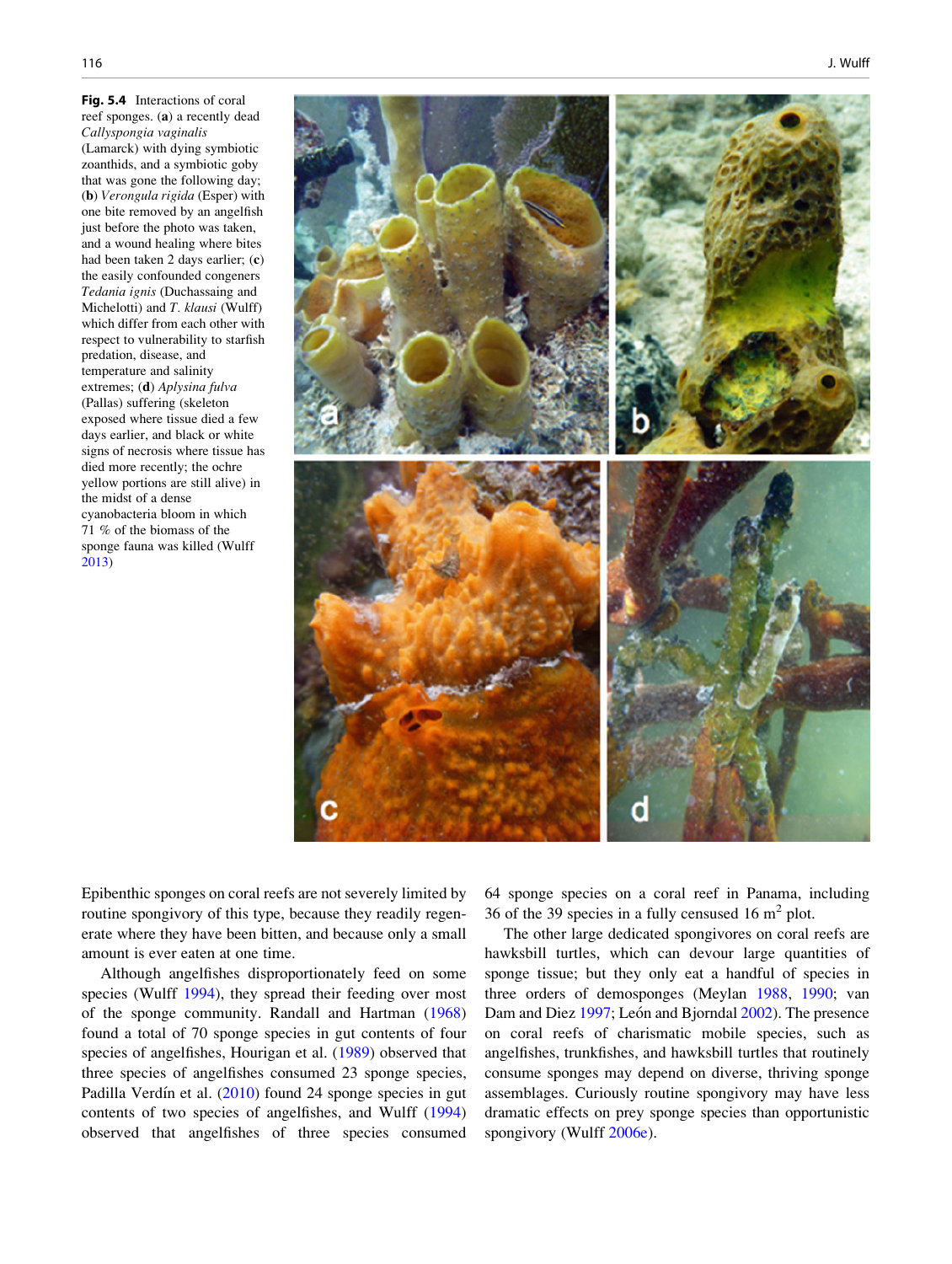Opportunistic spongivory can be an important trophic pathway on coral reefs. The conspicuous large Caribbean starfish Oreaster reticulatis may depend on occasional consumption of coral reef sponges that wash off reefs into adjacent seagrass meadows where the starfish reside. Oreaster (adults and juveniles) maintained in tanks on their usual diet of microalgae fared poorly relative to those fed on coral reef sponges (Scheibling [1979\)](#page-21-0); and populations of Oreaster inhabiting seagrass meadows into which sponges were more frequently washed by storms included a significantly higher proportion of large individuals (Wulff [1995](#page-23-0)). Oreaster reject sponge species that inhabit seagrass, but readily eat many of the coral reef species that are only available to Oreaster if they are washed off the reef into the seagrass (Wulff [1995\)](#page-23-0). Opportunistic spongivory by herbivorous parrotfishes may also exert control on habitat distribution of sponge species, by preventing some of the species that are typically confined to cryptic spaces within the reef frame and in rubble piles from growing out of their hiding places, as some of these species appear to be relatively undefended against predators. Herbivorous parrotfishes, Sparisoma aurofrenatum (Cuvier and Valenciennes) S. viride (Bonnaterre) and S. chrysopterum (Bloch and Schneider) and to a lesser extent Scarus iserti Bloch battled each other over the opportunity to consume normally cryptic sponges that were exposed when researchers broke open their hiding places within the reef framework or rubble piles (Wulff [1997b](#page-23-0)). The possibility that sponges constitute an important supplement to their possibly nitrogen-limited diet is suggested by their battles for the sponges, and also by the alacrity with which they responded to exposure of cryptic sponges, veering from their paths and charging straight to the sponges as soon as they were exposed. Similar behavior was observed in the eastern Pacific, where the angelfish Holacanthus passer Valenciennes usually feeds on plankton in the water column above the reef, but responds immediately to the exposure of cryptic sponges when the reef is cracked apart, plummeting to the seafloor and engaging in battles with other fishes (including the parrotfish Scarus ghobban Forsskål and the Moorish idol, Zanclus cornutus (Linneaus) that are also attracted to the exposed sponges (Wulff [1997c](#page-23-0)).

## 5.10 Future of Sponges on Coral Reefs: Assessing and Ascribing Causes to Increases and Decreases

Literature concerning coral reef sponge abundance and dynamics, and interactions of corals with sponges, includes some striking discrepancies. Demonstrated dramatic declines of sponges contrast with assertions that sponges are increasing unchecked; reports of experimentally demonstrated extreme benefit to corals by associations with

sponges contrast with assertions that sponges constitute one of the chief enemies of corals and reefs. Roots of these discrepancies are embedded in: (1) application of inappropriate methods for assessing and monitoring sponges; (2) lumping together as "sponges" a highly heterogeneous group of animals with a wide range of responses to changing conditions and influences on corals and coral reefs, rather than distinguishing sponge species; and (3) a tendency to generalize from studies on single conspicuous, and often unusual, species to entire regional faunas of many hundreds of species. In the hope of clarifying the pitfalls involved, each of these problems is discussed in detail below.

#### 5.10.1 Inappropriate Methods for Assessing and Monitoring Sponges Yield Data That Are Difficult to Interpret

As sessile animals that can be large and exhibit a diversity of growth forms, sponges superficially appear to be amenable to the same field assessment and monitoring methods that work well for corals. However the tissue in most sponges is not a thin layer over the surface of a solid skeleton, as it is for corals, but fully three-dimensional. Ecosystem roles of sponges, therefore, scale with their volume rather than the surface area of live tissue, and their abundance in the context of population dynamics and vulnerability to local extinction must also be measured by volume (detailed discussions in Rützler [1978;](#page-21-0) Wulff [2001;](#page-23-0) Rützler [2004](#page-21-0); Wulff [2012](#page-23-0)). Video transects, that adequately record corals that are oriented to sunlight, fail for sponges that live on vertical surfaces, under corals, and within crevices or embedded in the substratum (eg., Abdo et al. [2004\)](#page-19-0). Point counts, and other percent-cover measures, do not reflect the abundance of most sponges. An encrusting sponge 2 cm in diameter and 1-mm thick, a spherical sponge with 2-cm diameter, and a tube sponge 2 cm across (with a 0.5-cm diameter cavity) and height of 8 cm, all have the same percent cover (i.e., 3.14 cm 2 ) on a planar projection, but the sphere has 13 times the volume and the tube has 75 times the volume of the encrusting sponge. Number of sponge individuals is rarely informative, as the size of an individual can range over many orders of magnitude (e.g., McMurray et al. [2010](#page-21-0); Schönberg and Fromont [2012](#page-22-0)). A barrel sponge, 1 m in diameter and 1 m tall has 2.5 million times the volume of the encrusting sponge 2 cm across; thus it might filter 2.5 million times as much picoplankton from the water column and provide 2.5 million times as many bites of food to spongivores! Moreover, a physical disturbance or pathogen infection can quickly increase the numbers of individuals by fragmentation, while simultaneously diminishing biomass.

Explicit comparison of sponges of different growth forms on a shallow reef in Caribbean Panama (Wulff [2001\)](#page-23-0)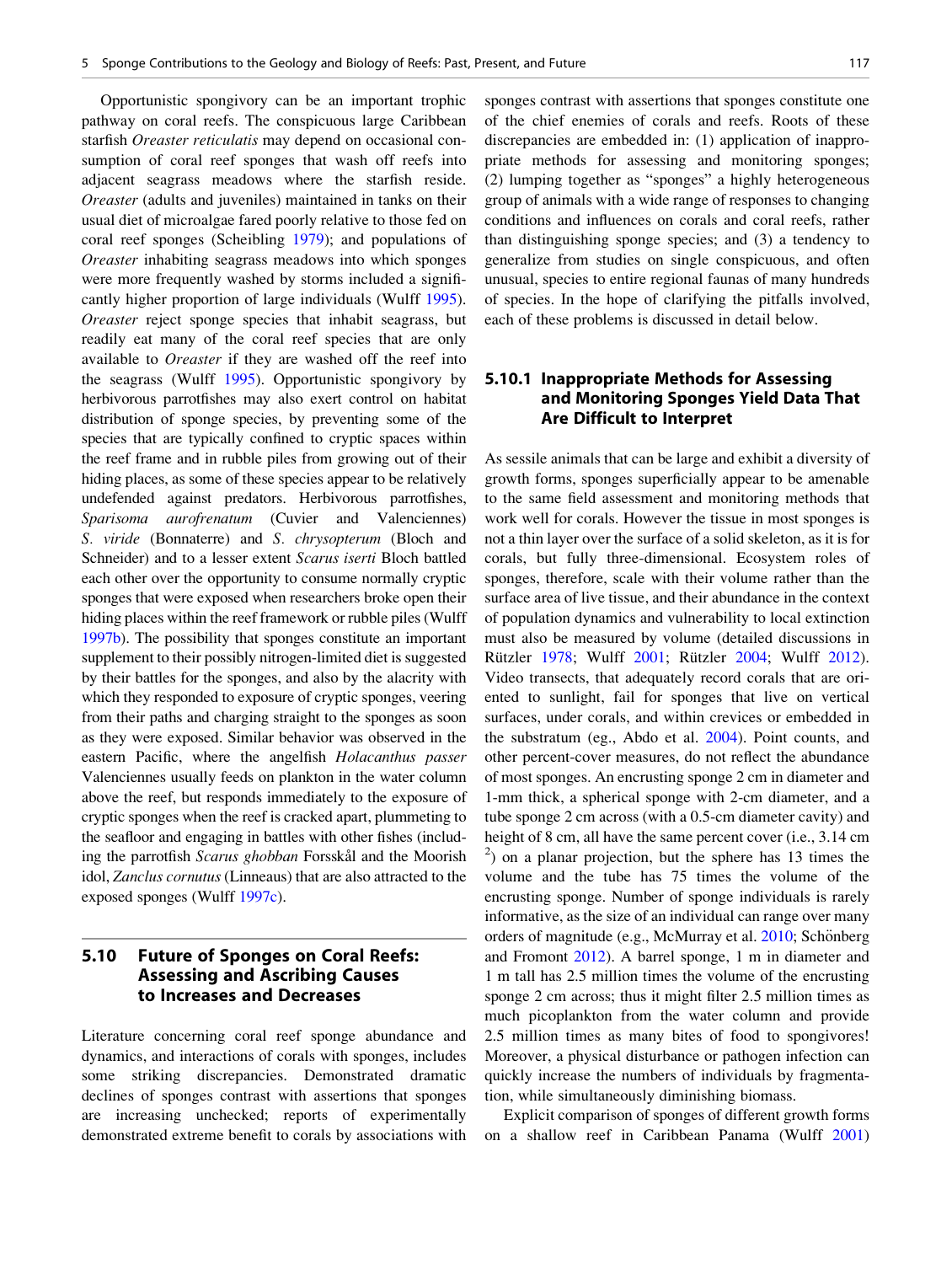revealed that sponges in the four growth form categories of erect branching, massive, thickly encrusting, and encrusting each contributed about 25 % of the total percent cover, but with respect to volume, the erect branching sponges were 63 % of the total, and the encrusting sponges were a trivial 1.8 %. The one-quarter of the volume that constituted massive sponges was contributed by only 8 % of the individuals.

Sponges differ from corals in another way that diminishes usefulness of data acquired by methods often used for studying corals: most sponges vanish shortly after their death because the skeletal scaffolding (made of protein fibers or protein and spicules) that supports their living tissue deteriorates quickly when not embedded in tissue (e.g., Wulff [2006c,](#page-23-0) [2008a\)](#page-23-0). Thus mortality cannot be documented, and is likely to go unnoticed unless individual sponges were monitored before a mortality event. Substantial biomass can also be lost from sponges due to various agents of partial mortality (disease, predators, storms, e.g., Wulff [2006a](#page-23-0), [2006b,](#page-23-0) [2006c,](#page-23-0) [2008a,](#page-23-0) [2013](#page-23-0)). Extreme regeneration ability of many sponges renders partial mortality quickly invisible unless pre-mortality monitoring includes measurements of total volume of each sponge (Wulff [2010,](#page-23-0) [2013](#page-23-0)).

Growth of sponges over exposed coral skeletons from which the tissue was previously lost can readily be confused with aggression against living corals in snap-shot observations. Time-series observations of the boundary between live sponge and live coral are the only way in which the two very different processes of aggression against living coral and protection of coral skeletons from excavators (by covering exposed portions) can be distinguished (e.g., Aerts [2000](#page-19-0)).

In summary, data on sponge population and community dynamics and interactions with corals can be readily misinterpreted, unless the data are gained by the somewhat arduous process of monitoring volume changes of individual sponges over time (Wulff [2001,](#page-23-0) [2006e,](#page-23-0) [2012,](#page-23-0) [2013](#page-23-0) pp. 276–281). One-time observations tend to under-estimate sponge mortality and over-estimate negative effects on corals perpetrated by sponges.

# 5.10.2 Lumping Together Sponges of Diverse Talents, Vulnerabilities, and Relationships with Corals

Different sponge species, even closely related ones, can have dramatically different relationships with corals and reefs (Hartman [1977](#page-20-0); Rützler [1978;](#page-21-0) Wulff [2001;](#page-23-0) Rützler [2004](#page-21-0); Wulff [2006e](#page-23-0); Rützler [2012](#page-21-0); Wulff [2012;](#page-23-0) Wulff [2013](#page-23-0)). Abundance of sponges on present day coral reefs, and the determinants of abundance, must be considered separately for each of the four types of sponges (i.e., epibenthic, cryptic, boring, hypercalcified). Identification to species is key, because sponges that look similar can play very different roles. For example two Caribbean species, Iotrochota birotulata and Desmapsamma anchorata, are both erect brancing forms in the Order Poecilosclerida, but exhibit growth and mortality rates that differ by an order of magni-tude (Wulff [2008b](#page-23-0)). *Iotrochota* forms mutually beneficial associations with branching sponges of other species that increase growth rates and survival of participating individuals, while Desmapsamma behaves as a parasite on other sponges (Wulff [1997a,](#page-23-0) [2008b\)](#page-23-0), and also overgrows gorgonians (e.g., McLean and Yoshioka [2008](#page-21-0)). Species that are of the same genus can react very differently to environmental changes. Four Caribbean species of Ircinia responded to a mass mortality caused by dense phytoplankton in contrasting ways: two species that grow as clusters of mounds lost much biomass but began to recover within months, while two other species (one grows as large spheres and one as thick-walled vases) were entirely eliminated by the phytoplankton bloom (Wulff [2013\)](#page-23-0). Likewise, two conspicuous Caribbean Tedania species were long thought to be a single species because of their similar appearances and spicule complements, but one is immune to starfish predation and can therefore inhabit seagrass meadows from which the other is barred by Oreaster readily consuming it, and the two species differ in susceptibility to disease and to extreme environmental conditions as well (Wulff [2006d,](#page-23-0) Fig. [5.4](#page-13-0)). Sponge taxonomy is unquestionably challenging, but failing to distinguish sponge species in field surveys makes no more sense than combining data on parrotfishes and snappers as "fishes", or Acropora and Porites as "corals".

#### 5.10.3 Are "Sponges" Overwhelming Coral Reefs?

Assertions that some coral reefs may be turning into sponge reefs and that sponges are increasingly overwhelming corals have been presented recently from two different viewpoints. Bell et al. [\(2013\)](#page-19-0) support their assertion by pointing out that Mesozoic reefs of siliceous sponges provide historical precedents for reefs dominated by sponges, that reports on sponge disease are less prevalent than reports on coral disease, and that sponges can be abundant in high nutrient and turbidity settings such as lagoons. In contrast, Pawlik ([2011\)](#page-21-0) and Loh and Pawlik [\(2014](#page-20-0)) assert that palatable sponges that can outcompete corals are increasing in response to loss of spongivorous fishes by overfishing, a scenario that parallels increases in fleshy algae after herbivores have been overfished. I will discuss whether or not sponges are actually increasing at all in a later section, and for the moment only discuss two of these possible influences on future abundance of coral reef sponges: disease and water column nutrients. For the former it is clear that there are inadequate data for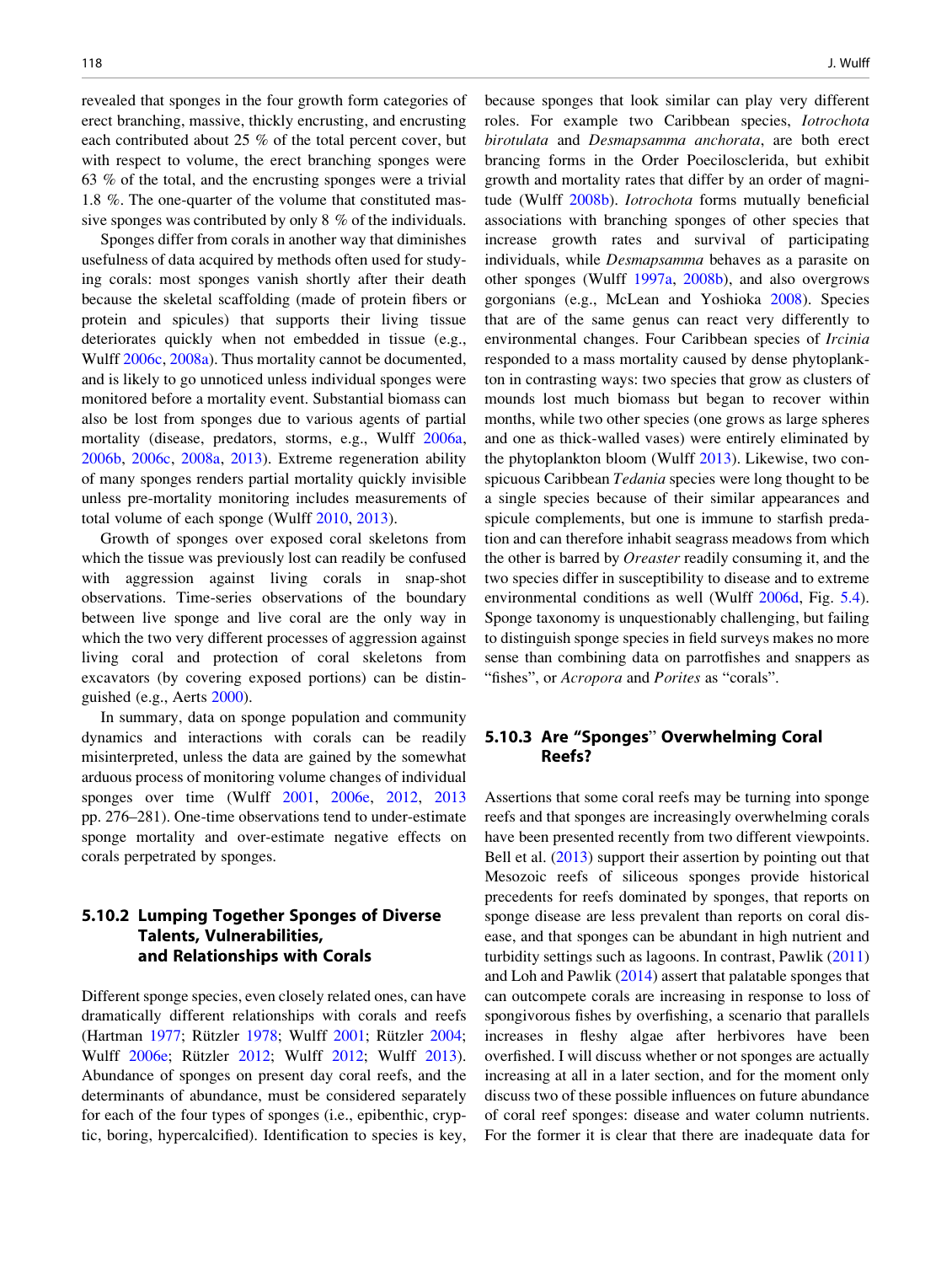any conclusions, and for the latter there may be sufficient reports from a variety of reef sites to allow some tentative conclusions.

Diseases of corals have caused huge declines (e.g., Miller et al. [2009](#page-21-0)), and seem likely to continue to be devastating; but fewer reports of sponge diseases than of coral diseases may not necessarily reflect fewer losses of sponges to disease (Rützler [2004](#page-21-0), [2012;](#page-21-0) Webster [2007](#page-22-0)) because sponge disease is very likely to be underestimated and underreported. Sponge disease is virtually impossible to document unless it is caught in progress. Sponges that have died from disease tend to deteriorate quickly and vanish (e.g., Cowart et al. [2006;](#page-19-0) Wulff [2006c\)](#page-23-0), while the skeletons of dead corals remain to proclaim for years afterwards that they existed before a disaster killed them, even if the exact disaster cannot be determined from the skeletons. Evidence for partial mortality due to disease is readily seen months later for corals, in the form of denuded skeleton; but partial mortality in sponges is entirely effaced within days or weeks as the denuded skeleton deteriorates and the sponge generates a new surface. Monitoring programs that have tracked coral disease for decades tend to not include sponges at all. Even in cases where sponge disease prevalence is reported, an inverse relationship between the speed at which a pathogen can entirely kill a particular sponge, and the probability that the diseased sponge will be observed before it disintegrates and vanishes argues against accurate evaluation of sponge disease in one-time field surveys (Wulff [2006c](#page-23-0)). Monitoring disease in sponges will have to be done differently (e.g., at greater frequency, and at sites in which every sponge has previously been mapped and measured with respect to volume) than for corals if we are to learn how important sponge disease really is, or is not.

Water column nutrient concentrations, and the consequent productivity and availability of picoplankton (heterotrophic bacteria, cyanobacteria, prochlorophytes, and pico eukaryotes), are factors that appear to influence the abundance of sponges in general on coral reefs. Greater sponge biomass has been related to greater availability of sponge food both within and between regions. Wilkinson and Cheshire ([1990\)](#page-22-0) measured much greater sponge biomass on nearshore parts of the Great Barrier Reef, where water column production is high, than on oceanic reefs in the highly oligotrophic waters of the outer Great Barrier Reef. Taking this comparison a step further, making an explicit comparison between oceans, Wilkinson [\(1987](#page-22-0)) measured 7.9–570 g of living sponges per  $m<sup>2</sup>$  on the Great Barrier Reef vs. 367–2458 g of living sponges per  $m<sup>2</sup>$  on Caribbean coral reefs, which are characterized by greater water column productivity. Transplant experiments have demonstrated higher growth rates with higher water-column picoplankton concentrations between depths on the same reef (sponges of a tube-shaped species grew faster in deep relative to shallow

water, Lesser [2006](#page-20-0); Trussell et al. [2006](#page-22-0)). Reef sponges transplanted onto mangrove prop roots, where picoplankton densities were much higher than on the reef, grew 2–3 times as fast as they grew on the coral reef where they normally live (Wulff [2005](#page-23-0)). The relationship between sponge biomass and growth rates with picoplankton is not monotonic however, and the down-side of dense phytoplankton is that blooms have caused the most striking mass mortalities of sponges that have ever been documented by comparisons of census data from both before and after a mortality event (Butler et al. [1995](#page-19-0); Stevely et al. [2011](#page-22-0); Wulff [2013](#page-23-0)).

#### 5.10.4 Data on Sponge Increases and Decreases

More to the point perhaps, than examining scenarios that might explain proliferation of epibenthic sponges over coral reefs, is determining whether or not there are data that demonstrate this proliferation. Although they have opposing ideas about what might cause proliferation of sponges, Pawlik [\(2011](#page-21-0)), Bell et al. ([2013\)](#page-19-0) and Loh and Pawlik ([2014\)](#page-20-0) cite a similar set of papers to support assertions of a phase shift to sponge dominance on coral reefs, including Aronson et al. ([2002\)](#page-19-0), Maliao et al. [\(2008](#page-21-0)), Norström et al. [\(2009](#page-21-0)), McMurray et al. [\(2010](#page-21-0)) and Colvard and Edmunds ([2011\)](#page-19-0). Because second-hand citations can result in plausible scenarios becoming established facts, it may be useful to examine the data in this set of papers, as not all of the authors claimed that their data demonstrate a general increase in epibenthic sponges. Aronson et al. [\(2002](#page-19-0)) discovered that the encrusting sponge Chondrilla caribensis increased from 15 to 43 % cover at an unusual site where the corals had previously suffered catastrophic mortality. This sponge species is virtually absent from other reefs nearby, as well as from most other Caribbean reefs in which full fauna surveys have been made (Wulff [2012](#page-23-0) pp. 310–312). It would be interesting to know why it became so abundant so quickly at this site. McMurray et al. ([2010\)](#page-21-0) also monitored a single species, the barrel sponge Xestospongia muta, and acknowledged that although numbers of individuals increased at their two sites, total percent cover and volume did not. Mortality of large individuals, which constituted the bulk of the biomass of the populations, and which are susceptible to a fast-moving disease and to hurricane damage, could abruptly diminish abundance. Colvard and Edmunds [\(2011](#page-19-0)) monitored sites in the US Virgin Islands for 14 years, with a primary focus on corals. They documented a slight increase in numbers of individuals  $(0.17/m^2$  in 1992,  $0.21/m^2$  in 2006) of three sponge species with either erect branching or thinly encrusting forms. Because sponges of these growth forms are readily fragmented by disease or storms into more but smaller individuals by partial mortality, it is possible for an increase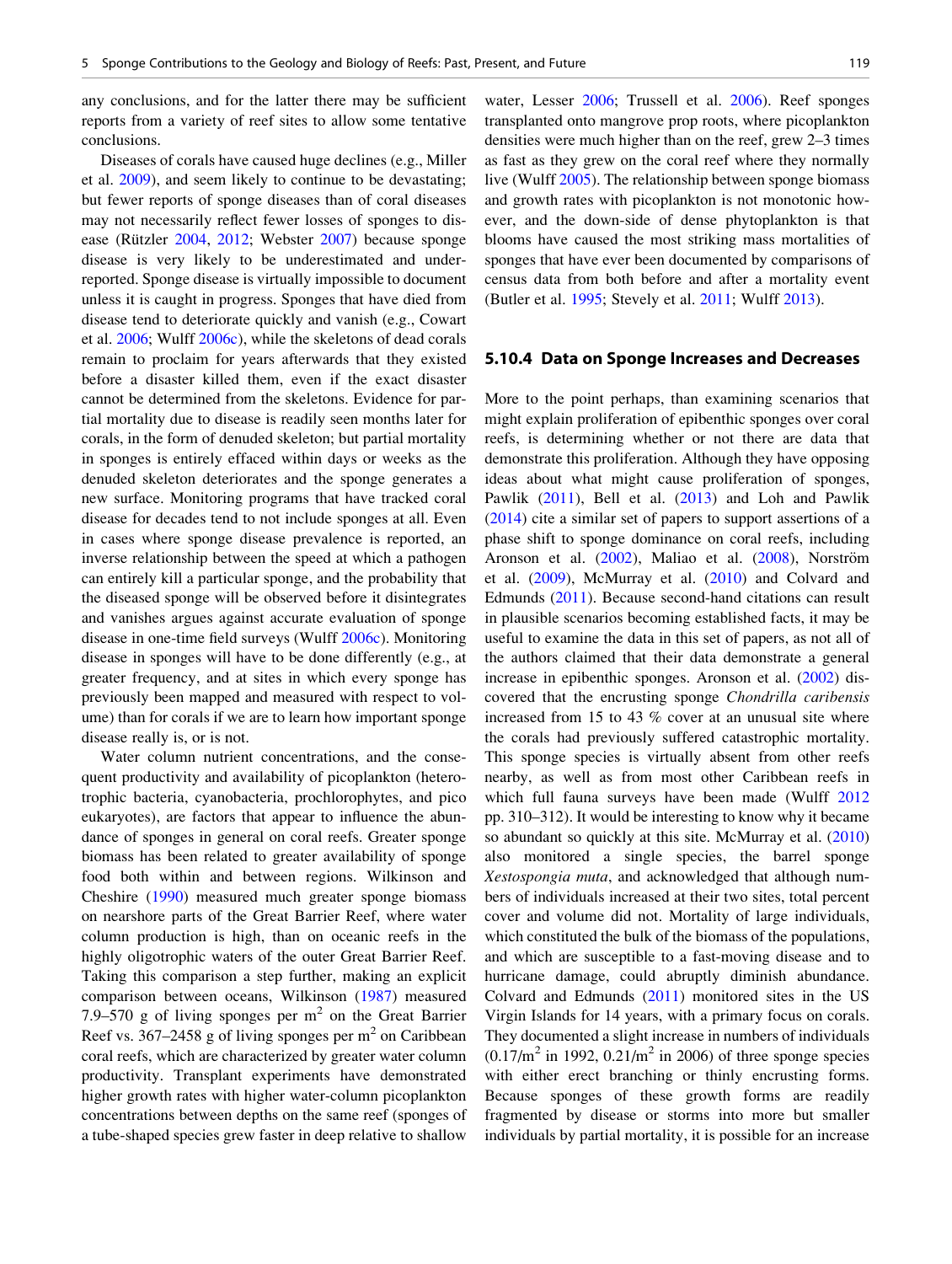in numbers to be linked with decrease in biomass. Maliao et al. [\(2008](#page-21-0)) refer to "proliferation of macroalgae and sponges" and include a figure showing how a "phase-shift" has occurred, illustrated by a pair of drawings in which there is apparently three times the amount of sponge mass in the post-phase-shift drawing. This is a puzzling conclusion, given that the data they present are 2.2 % cover of sponges at the start of the study, and 2.2 % at the end, indicating not only very low abundance, but also no sponge increase. Norström et al.  $(2009)$  $(2009)$  compile data from the publications listed above, and also include studies of boring sponges, but no independent data. In addition to these Caribbean studies, Bell et al. [\(2013](#page-19-0)) include a study in which numbers of sponge individuals, most of the species Lamellodysidea herbacea, increased from 60–80 per  $m<sup>2</sup>$  to 100–120 per  $m<sup>2</sup>$ at sites in southeast Sulawesi with high sedimentation and turbidity. Without volume or percent cover information it cannot be determined if this represents an increase in sponges or merely fragmentation into more but smaller individuals of the sponges present earlier. Bell et al. ([2013\)](#page-19-0) were careful to make the point that, although dramatic increases of Terpios hoshinota have been well documented, these have not been stable. Excavating sponges are a very different story, and increases have been well documented (see Sect. [5.6](#page-8-0) and references cited therein). However, even though an impression may be given that sponges are relatively more abundant in places where corals have decreased, with the exception of a few unusual species (refer to Sect.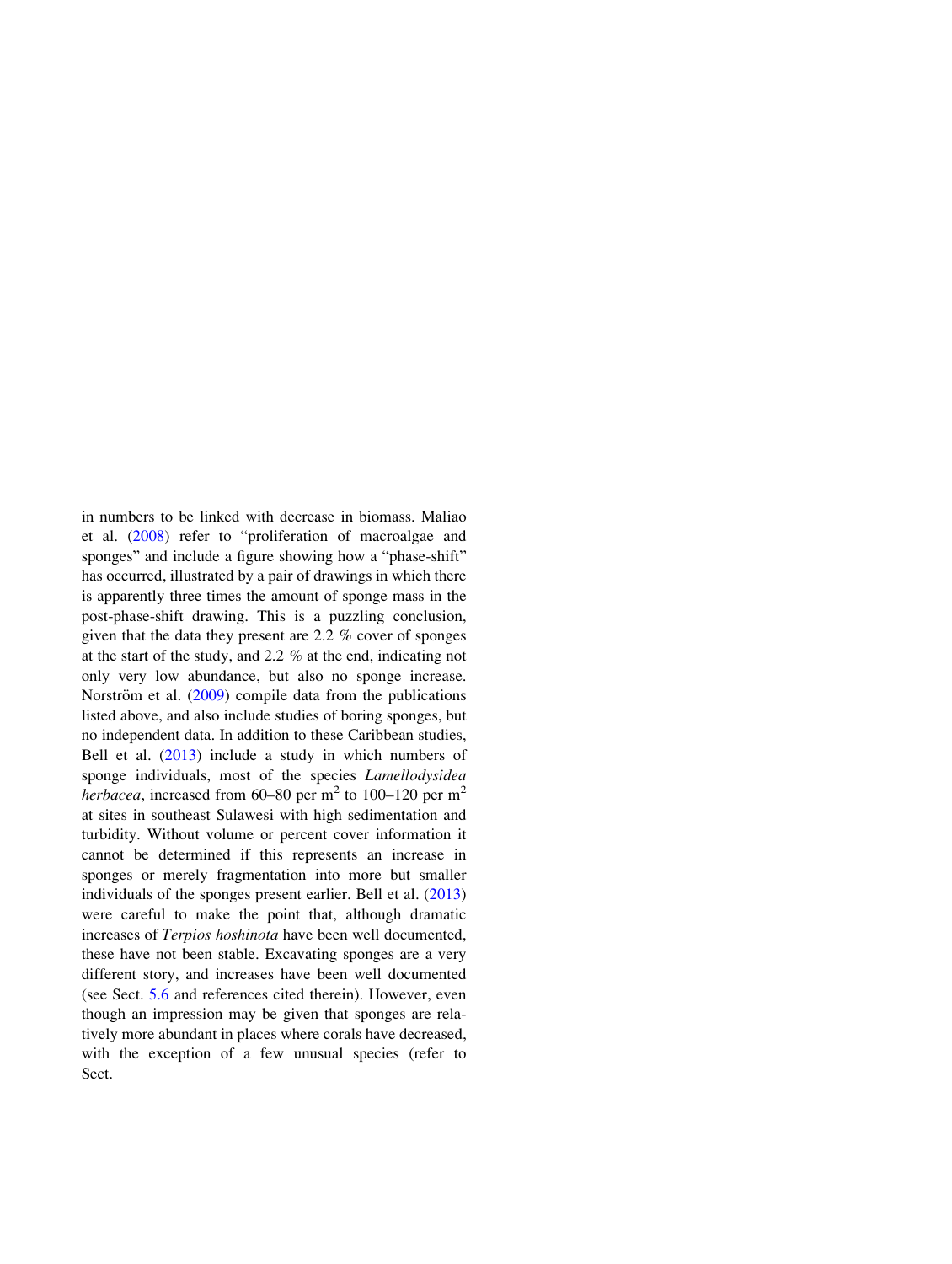abundant sponge species

sponge species

Florida Keys  $|4$  years, five full censuses, all sponge species

6 years, six full censuses, all

| <b>able 5.5</b> Documented sponge dynamics on coral reels (i.e., morvidual sponges of all or most of the species present were followed in time series) |                             |                                                         |                                                    |                                                         |  |  |
|--------------------------------------------------------------------------------------------------------------------------------------------------------|-----------------------------|---------------------------------------------------------|----------------------------------------------------|---------------------------------------------------------|--|--|
| <b>Authors</b>                                                                                                                                         | Location                    | Data                                                    | Losses                                             | Causes                                                  |  |  |
| Wulff (2006a)                                                                                                                                          | Kuna Yala,<br>Panama        | 14 years, five full censuses, all<br>sponge species     | Losses: 41 $%$ of volume,<br>44 % of species       | Disease primarily, same species lost on<br>nearby reefs |  |  |
| Stevely<br>et al. $(2011)$                                                                                                                             | Marathon, Fla.<br>Keys, USA | 2 years, full censuses, most<br>abundant sponge species | Losses: 93 $%$ of volume,<br>$69\%$ of individuals | Cyanobacteria blooms                                    |  |  |
| Stevely                                                                                                                                                | Long Key, Fla.              | 2 years, full censuses, most                            | Losses: $88\%$ of volume,                          | Cyanobacteria blooms                                    |  |  |

45 % of individuals

Losses: 74 % of volume, 44 % of individuals

Losses: 30 % of volume  $\vert$  Cold snap

Table 5.3 Documented sponge dynamics on coral reefs (i.e., individual sponges of all or most of the species present were followed in the species

start, and loss of species could not be explained by simple stochastic loss of rare species from a small plot. Rare species were not disproportionately represented among those that vanished, and the same species that disappeared from the plot were also missing from other reefs in Kuna Yala that were being followed more qualitatively. Disease was observed in many of the species that vanished, but it is not known that this was the cause of all losses. On the Belize Barrier Reef, two mortality events occurred during 6 years of annual censusing, with the second having a more dramatic effect and a clear cause: an extended dense phytoplankton bloom (Wulff [2013](#page-23-0)). A total of 74 % of the volume and 44 % of the individuals were lost.

Wulff [\(2013](#page-23-0)) Belize Barrier

Stevely et al. ([2011\)](#page-22-0)

Biggs and Strimaitis, pers comm

Reef

Keys, USA

These are not many studies on which to base generalizations, but it should be noted that enormous losses have been documented in every case in which individuals of all or most species in an assemblage have been followed over time, even when sites were chosen as especially favorable for corals and sponges. It would seem prudent to at least reevaluate our assumptions about the overgrowth of coral reefs by sponges and to encourage more studies that are adequate to resolve this issue (Table 5.3).

# 5.11 Summary: What Would Happen to Coral Reefs if Sponges Were Entirely Deleted?

If we plucked all sponges out of present day coral reefs, the changes would be dramatic and varied, given the very different roles played by epibenthic, cryptic, excavating, and hypercalcifying sponges. Possible positive changes include: (a) living corals would no longer be threatened by the few aggressive sponge species and (b) excavations into coral skeletons would decrease unless boring bivalves increased in response to absence of boring sponges. Possible negative changes include: (a) the water column could become clogged with prokaryotic and other picoplankton growing in response to nutrients, with the loss of the only biological filters efficient enough at capturing picoplankton to keep it in check; (b) living corals would lose adhesive to bolster their

grips on the reef frame when their bases are eroded, and would be more likely to fall to their deaths in the sediment; (c) reef repair might cease, and accretion rates could diminish wherever coral rubble remains unstabilized and, therefore unsuitable for successful coral recruitment; (d) the loss of sponge protection on portions of coral skeletons that are not covered with tissue would allow greater access to boring organisms that remain, such as some bivalves and worms; (e) hundreds of species of invertebrates, fishes, and microbes that are obligate symbionts of sponges would lose their habitat, possibly resulting in extinction; (f) obligate spongivores, many of which are attractive mobile fauna, such as angelfishes, hawksbill turtles, and dorid nudibranchs, would lose their prey, and (g) reef frames would be weakened by the loss of reinforcement contributed by skeletons of hypercalcifying sponges that are twice as dense as those of scleractinian corals. Many of these situations have already been documented by controlled experiments or time-series observations. Substantial losses of epibenthic and semicryptic sponge species have been documented by all of the few studies in which coral-reef sponge assemblages have been censused in time-series.

Cyanobacteria bloom chiefly, and an unknown event 3 years earlier

We have insufficient data for confident prediction about whether or not sponges will increase or decrease, but two consistent patterns appear to be emerging, both of them related to nutrient levels. Water column nutrient increases may cause increases in sponges in general, and appear to especially spur on boring sponges and the few species that can overgrow living corals. Simultaneously corals may be more susceptible to both boring and overgrowth when they are stressed by water column issues, such as increased sedimentation and diminished light, that are frequently concomitant with higher nutrient levels. Epibenthic and semicryptic sponges (i.e., the only organisms capable of binding coral rubble after physical disturbance and mitigating losses of live corals due to boring sponges) appear to be highly vulnerable to phytoplankton blooms that are caused by especially large increases in water column nutrients. There may be a fine line between increases and complete loss; but it seems all too possible that losses of sponges may accelerate,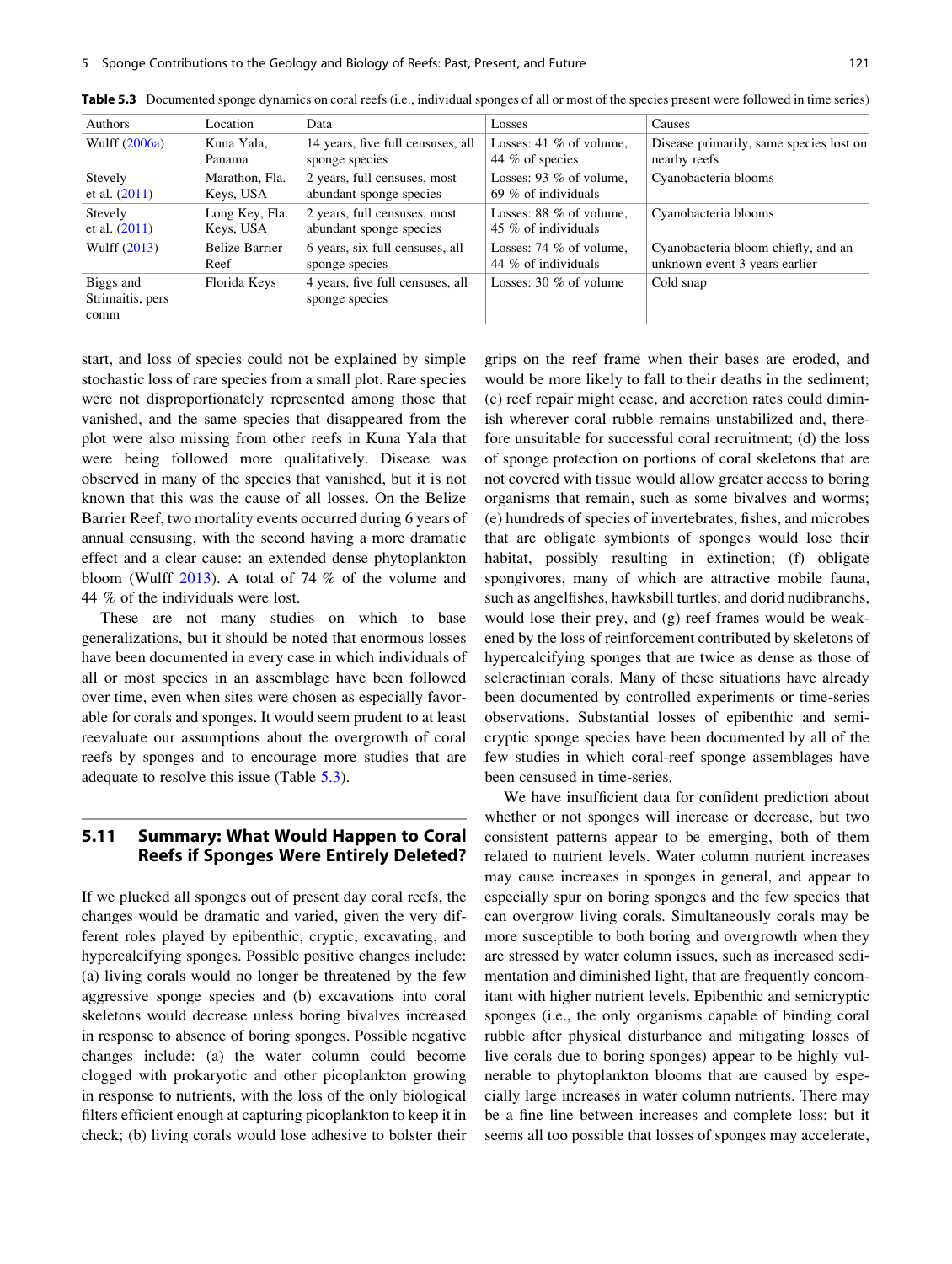<span id="page-19-0"></span>and that coral reefs deprived of the many positive roles that sponges play will suffer.

Dedication and Acknowledgements This paper is dedicated to Willard D. Hartman. In his many thoughtful papers, and in his teaching and informal interactions as a beloved professor and researcher at Yale University and the Discovery Bay Marine Laboratory in Jamaica, as well as on expeditions and at conferences, Willard modeled the value of integrating processes spanning temporal scales from evolutionary to seconds, and spatial scales from world-wide to those revealed by highquality electron microscopy. He had the breadth and depth of understanding of invertebrate form, function, ecosystem roles, and evolutionary history that allowed him to quickly connect a living sponge sporting a dense carbonate skeleton to fossils weighted with a motley history of presumed relations. Work of his students and colleagues continues to be inspired by Willard's kindness, wit, elegance of expression, and his vision of geological and biological aspects of sponges on coral reefs as inseparable.

I am very grateful to Philippe Willenz, Egbert Leigh, Christine Schönberg, and Caroline Rogers for contributing significantly to this chapter with many thoughtful comments. In particular the section on boring sponges was enhanced, and Pacific examples bolstered, by Christine's energetic application of her expertise. Philippe's generous contributions of his beautiful photos of, and expertise on, the hypercalcified sponges were essential. Along with Willard Hartman, Klaus Rützler, Michele Sara`, and Clive Wilkinson fired my inspiration for many long-term studies of sponges; and my funding sources for those long-term sponge studies have been primarily the NSF, Smithsonian Tropical Research Institute, and the Caribbean Coral Reef Ecosystem program of the US National Museum of Natural History, SI.

#### References

- Abdo D, Burgess S, Coleman G. Osborne K (2004) Surveys of benthic reef communities using underwater video. Long-term monitoring of the Great Barrier Reef. Standard operational procedure 2. 3rd revised edition. Australian Institute of Marine Science, Townsville, 62 p.
- Adachi N, Ezaki Y, Liu J (2011) Early Ordovician shift in reef construction from microbial to metazoan reefs. Palaios 26:106–114
- Aerts LAM (2000) Dynamics behind stand-off interactions in three reef sponge species and the coral Montastrea cavernosa. Mar Ecol 21:191–204
- Aerts LAM, van Soest RWM (1997) Quantification of sponge/coral interactions in a physically stressed reef community, NE Colombia. Mar Ecol Prog Ser 148:125–134
- Alcolado PM (2007) Reading the code of coral reef sponge community composition and structure for environmental bio-monitoring: some experiences from Cuba. Porifera Research: Biodiversity, Innovation and Sustainability. Série Livros 28. Museu Nacional, Rio de Janiero. Pp. 3–10
- Aronson RB, Precht WF, Toscano MA, Koltes KH (2002) The 1998 bleaching event and its aftermath on a coral reef in Belize. Mar Biol 141:435–447
- Avila E, Carballo JL (2008) A preliminary assessment of the invasiveness of the Indo-Pacific sponge Chalinula nematifera on coral communities from the tropical Eastern Pacific. Biol Invas 11:257–264
- Bell JJ (2008) The functional roles of marine sponges. Est Coastal Shelf Sci 79:341–353
- Bell JJ, Davy SK, Jones T, Taylor MW, Webster NS (2013) Could some coral reefs become sponge reefs as our climate changes? Global Change Biology 19:2613–2624
- Benzoni F, Calcinai B, Eisinger M, Klaus R (2008) Coral disease mimic: sponge attacks Porites lutea in Yemen. Coral Reefs 27:695
- Biggs B (2013) Harnessing natural recovery processes to improve restoration outcomes: An experimental assessment of spongemediated coral reef restoration. Plos One 8:e64945
- Bromley RG (1970) Borings as trace fossils and Entobia cretacea Portlock, as an example. In: Crimes TP, Harper JH (eds) Trace fossils. Geol J Special Issue 3:49–90
- Bromley RG, d'Alessandro A (1984) The ichnogenus Entobia from the Miocene, Pliocene and Pleistocene of southern Italy. Riv It Paleont Strat 90:227–296
- Bromley RG, d'Alessandro A (1990) Comparative analysis of bioerosion in deep and shallow water, Pliocene to recent, Mediterranean Sea. Ichnos 1:43–49
- Brunton FR, Dixon OA (1994) Siliceous sponge-microbe biotic associations and their recurrence through the Phanerozoic as reef mound constructors. Palaios 9: 370–387
- Bryan PG (1973) Growth rate, toxicity and distribution of the encrusting sponge Terpios sp.(Hadromerida: Suberitidae) in Guam, Mariana Islands. Micronesica 9:237–242
- Budd AF (2000) Diversity and extinction in the Cenozoic history of Caribbean reefs. Coral Reefs 19:25–35
- Butler MJ, Hunt JH, Herrnkind WF, Childress MJ, Bertelsen R, Sharp W, Matthews T, Field JM, Marshall HG (1995) Cascading disturbances in Florida Bay, USA: cyanobacteria blooms, sponge mortality and implications for juvenile spiny lobsters Panulirus argus. Mar Ecol Prog Ser 129:119–125
- Carreiro-Silva M, McClanahan TR (2012) Macrobioerosion of dead branching Porites, 4 and 6 years after coral mass mortality. Mar Ecol Prog Ser 458:103–122
- Cerrano C, Calcinai B, Pinca S, Bavestrello G (2006) Reef sponges as hosts of biodiversity: cases from North Sulawesi. Proc 10th Int Coral Reef Symp 1:208–213
- Chaves-Fonnegra A, Zea S (2011) Coral colonization by the encrusting excavating Caribbean sponge Cliona delitrix. Mar Ecol 32:162–173
- Chaves-Fonnegra A, Zea S, Gómez ML (2007) Abundance of the excavating sponge Cliona delitrix in relation to sewage discharge at San Andrés Island, SW Caribbean, Colombia. Bol Invest Mar Cost 36:63–7
- Cleary DFR, de Voogd NJ (2007) Environmental associations of sponges in the Spermonde Archipelago, Indonesia. J Marine Biol Assoc UK 87:1669–1676
- Coles SL, Bolick H (2007) Invasive introduced sponge Mycale grandis overgrows reef corals in Kaneohe Bay, Oahu, Hawaii. Coral Reefs 26:911
- Collins LS, Budd AF, Coates AG (1996) Earliest evolution associated with closure of the Tropical American Seaway. Proc Natl Acad Sci 93:6069–607
- Colvard NB, Edmunds PJ (2011) Decadal-scale changes in abundance of non-scleractinian invertebrates on a Caribbean coral reef. J Exp Mar Biol Ecol 397:153–160
- Corredor JE, Wilkinson CR, Vicente VP, Morell JM, Otero E (1988) Nitrate release by Caribbean reef sponges. Limnol Oceanogr 33:114–120
- Cowart JD, Henkel TP, McMurray SE, Pawlik JR (2006) Sponge orange band (SOB): a pathogenic-like condition of the giant barrel sponge, Xestospongia muta. Coral Reefs 25:513
- de Goeij JM, van den Berg H, van Oostveen MM, Epping EHG, van Duyl FC (2008) Major bulk dissolved organic carbon (DOC) removal by encrusting coral reef cavity sponges. Mar Ecol Prog Ser 357:139-151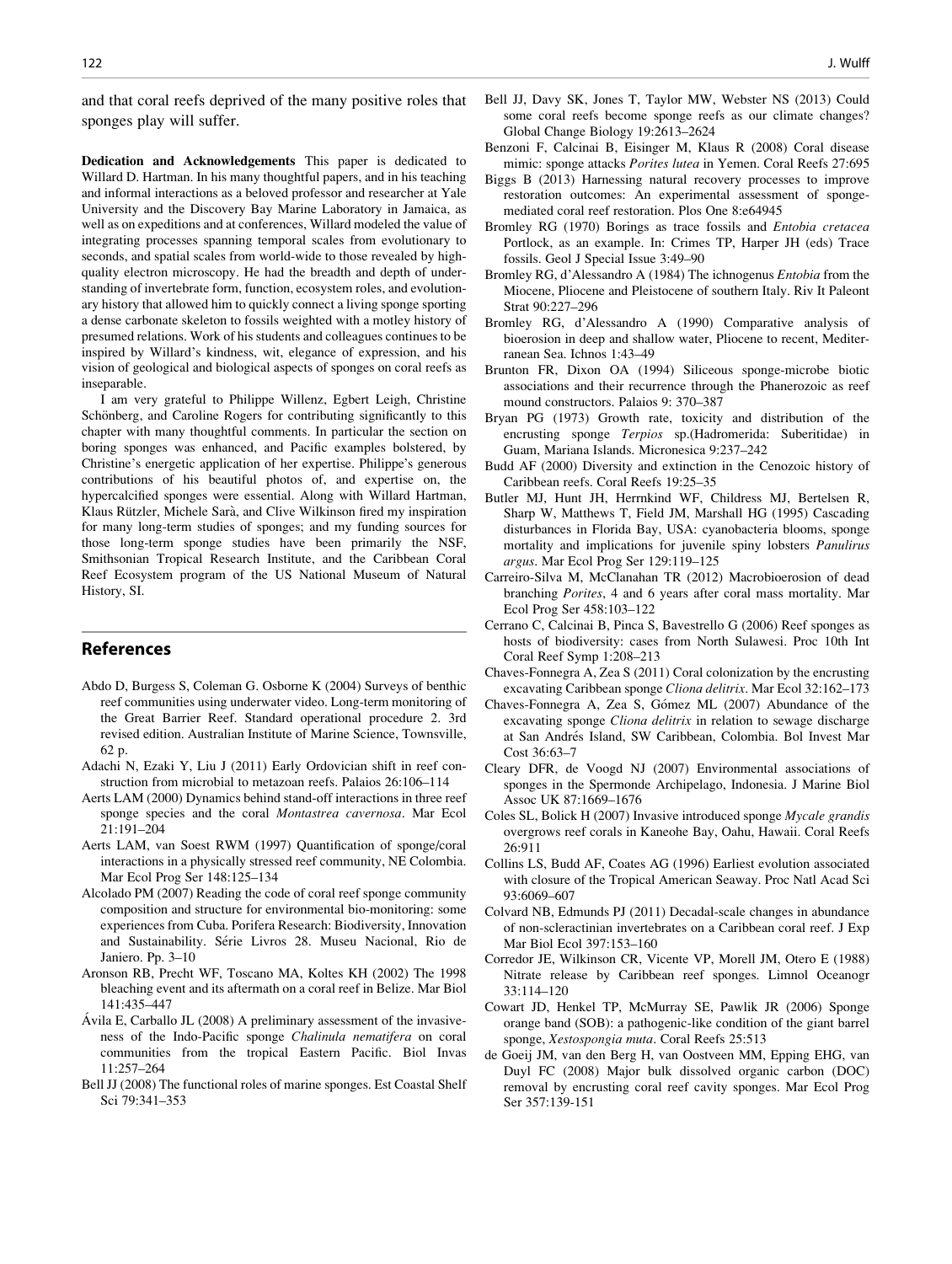- <span id="page-20-0"></span>de Goeij JM, Oevelen D van, Vermeigh JJA, Osinga R, Middelbury JJ, de Goeij AFPM, Admiraal W (2013) Surviving in a marine desert: the sponge loop retains resources within coral reefs. Science 342:108-110
- de Voogd NJ, Cleary DFR (2008) An analysis of sponge distribution and diversity at three taxonomic levels in the Thousand Islands/ Jakarta Bay reef complex, West Java, Indonesia. Mar Ecol 29:205–215
- de Voogd NJ, Cleary DFR, Dekker F (2013) The coral-killing sponge Terpios hoshinota invades Indonesia. Coral Reefs 32:755
- Debrenne F (1999) The past of sponges sponges of the past. Memoirs of the Queensland Museum 44:9–21
- Debrenne F (2007) Lower Cambrian archaeocyathan bioconstructions. Comptes Rendus Palevol 6:5–19
- Debrenne F, Zhuravlev AY (1994) Archaeocyathan affinities: How deep can we go into the systematic affiliation of an extinct group. In: van Soest RWM, van Kempen TMG, Braekman J-C (eds) Sponges in time and space: biology, chemistry, paleontology. A.A. Balkema, Rotterdam, pp 3-12
- Diaz C, Rützler K (2001) Sponges: An essential component of Caribbean coral reefs. Bull Mar Sci 69:535–546
- Duffy JE (1996) Eusociality in a coral-reef shrimp. Nature 381:512–514
- Edinger EN, Risk MJ (1997) Sponge borehole size as relative measure of bioerosion and paleoproductivity. Lethaia 29:275–286
- Erwin PM, Thacker RW (2007) Incidence and identity of photosynthetic symbionts in Caribbean coral reef sponge assemblages. J Mar Biol Ass UK 87:1683–169
- Fang JHK, Athayde MAM, Schönberg CHL, Kline DI, Hoegh-Guldberg O, Dove S (2013) Sponge biomass and bioerosion rates under ocean warming and acidification. Global Change Biol 19:3581–3591
- Fang JHK, Schönberg CHL, Athayde MAM, Kline DI, Hoegh-Guldberg O, Dove S (2014) Effects of ocean warming and acidification on the energy budget of an excavating sponge. Global Change Biol 20:1043–1054
- Freeman CJ, Thacker RW (2011) Complex interactions between marine sponges and their symbiotic microbial communities. Limnol Oceanogr 56:1577–1586
- Fromont J, Vanderklift MA, Kendrick GA (2006) Marine sponges of the Dampier Archipelago, Western Australia: patterns of species distributions, abundance and diversity. Biodiversity and Conservation 15:3731–3750
- Gandin A, Debrenne F (2010) Distribution of the archaeocyathcalcimicrobial bioconstructions on the Early Cambrian shelves. Palaeoworld 19:222–241
- Garson MJ, Clark RJ, Webb RI, Field KL, Charan RD, McCaffrey EJ (1999) Ecological role of cytotoxic alkaloids: Haliclona n. sp., an unusual sponge/dinoflagellate association. Mem Queensland Mus 44:205–213
- Gilis M, Grauby O, Willenz Ph, Dubois P, Heresanu V, Baronnet A (2013) Biomineralization in living hypercalcified sponges: toward a shared mechanism? J Structural Bio 183:441–454
- Glynn PW (1974) Rolling stones among the Scleractinia: mobile coralliths in the Gulf of Panamá. Proc 2nd Int Coral Reef Symp 2:183–198
- González-Rivero M, Ferrari R, Schönberg CHL, Mumby PJ (2012) Impacts of macroalgal competition and parrotfish predation on growth of a common bioeroding sponge. Mar Ecol Prog Ser 444:133–142
- Goreau TF, Hartman WD (1963) Boring sponges as controlling factors in the formation and maintenance of coral reefs. Mechanisms of Hard Tissue Destruction. Amer Assoc Adv Sci 75:25–54
- Goreau TF, Hartman WD (1966) Sponge: effect on the form of reef corals. Science 151:343–344
- Halfar J, Riegl R (2013) From coral framework to rodolith bed: sedimentary footprint of the 1982/1983 ENSO in the Galápagos. Coral Reefs 32:985
- Hallock P (1988) The role of nutrient availability in bioerosion: consequences to carbonate buildups. Palaeogeogr Palaeoclimatol Palaeoecol 63:275–291
- Hartman WD (1977) Sponges as reef builders and shapers. Studies in Geology 4:127–134
- Hartman WD, Goreau TF (1970) Jamaican coralline sponges: their morphology, ecology, and fossil relatives. In: Fry WC (ed) The biology of the porifera: Zool Soc London Symp 25:205–243
- Hartman WD, Goreau TF (1975) A pacific tabulate sponge, living representative of a new order of sclerosponges. Postilla 167:1–21
- Hartman, WD, Wendt JW, Wiedenmayer F (1980) Living and fossil sponges. Sedimenta 8:1–274
- Hill M, Allenby A, Ramsby B, Schönberg CHL, Hill A (2011) Symbiodinium diversity among host clionaid sponges from Caribbean and Pacific reefs: evidence of heteroplasmy and putative hostspecific symbiont lineages. Mol Phylogen Evol 59:81–88
- Holmes KE (1997) Eutrophication and its effect on bioeroding sponge communities. Proc. 8th Int Coral Reef Symp 2:1411–1416
- Hooper JNA, Kennedy JA (2002a) Small-scale patterns of sponge biodiversity (Porifera) on Sunshine Coast reefs, eastern Australia. Invertebrate Systematics 16:637–653
- Hooper JNA, Kennedy JA, Quinn RJ (2002b) Biodiversity "hotspots", patterns of richness and endemism, and taxonomic affinities of tropical Australian sponges. Biodiversity and Conservation 11: 851–885
- Hourigan, TF, Stanton, FG, Motta, PJ, Kelley, CD, Carlson, B (1989) The feeding ecology of three species of Caribbean angelfishes (family Pomacanthidae). Envir Biol Fishes 24:105–116
- Hubbard DK (1985) What do we mean by reef growth? Proc 5th Int Coral Reef Congr 6:433–438
- Hubbard DK (1988) Controls of modern and fossil reef development: common ground for biological and geological research. Proc 6th Int Coral Reef Symp 1:243–252
- Hubbard DK, Burke RB, Gill IP (1998) Where's the reef? The role of framework in the Holocene. Carbonates and Evaporites 13:3–9
- Jackson JBC, Goreau TF, Hartman WD (1971) Recent brachiopodcoralline sponge communities and their paleoecological significance. Science 173:623–625
- Kiessling W (2009) Geologic and biologic controls on the evolution of reefs. Ann Rev Ecol Evol Syst 40:173–192
- Kiessling W, Aberhan M, Brenneis B, Wagner PJ (2007) Extinction trajectories of benthic organisms across the Triassic – Jurassic boundary. Palaeos 244:201–222
- Kobluk DR (1981) Lower Cambrian cavity-dwelling endolithic (boring) sponges. Canadian Journal of Earth Science 18:972–980
- Lang JC, Hartman WD, Goreau TF (1975) Sclerosponges: primary framework constructors on the Jamaican deep forereef. J Mar Res 33:223–231
- Lawrence D (1969) The use of clionid sponges in palaeoenvironmental analyses. J Palaeontol 43:539–543
- Lehnert H, Fischer H (1999) Distribution patterns of sponges and corals down to 107 m off North Jamaica. Mem Queensland Mus 44:307–316
- León YM, Bjorndal KA (2002) Selective feeding in the hawksbill turtle, an important predator in coral reef ecosystems. Mar Ecol Prog Ser 245:249–258
- Lesser MP (2006) Benthic-pelagic coupling on coral reefs: feeding and growth of Caribbean sponges. J Exp Mar Biol Ecol 328:277–288
- Loh T-L, Pawlik JR (2014) Chemical defenses and resource trade-offs structure sponge communities on Caribbean coral reefs. Proc Natl Acad Sci 111:4151–4156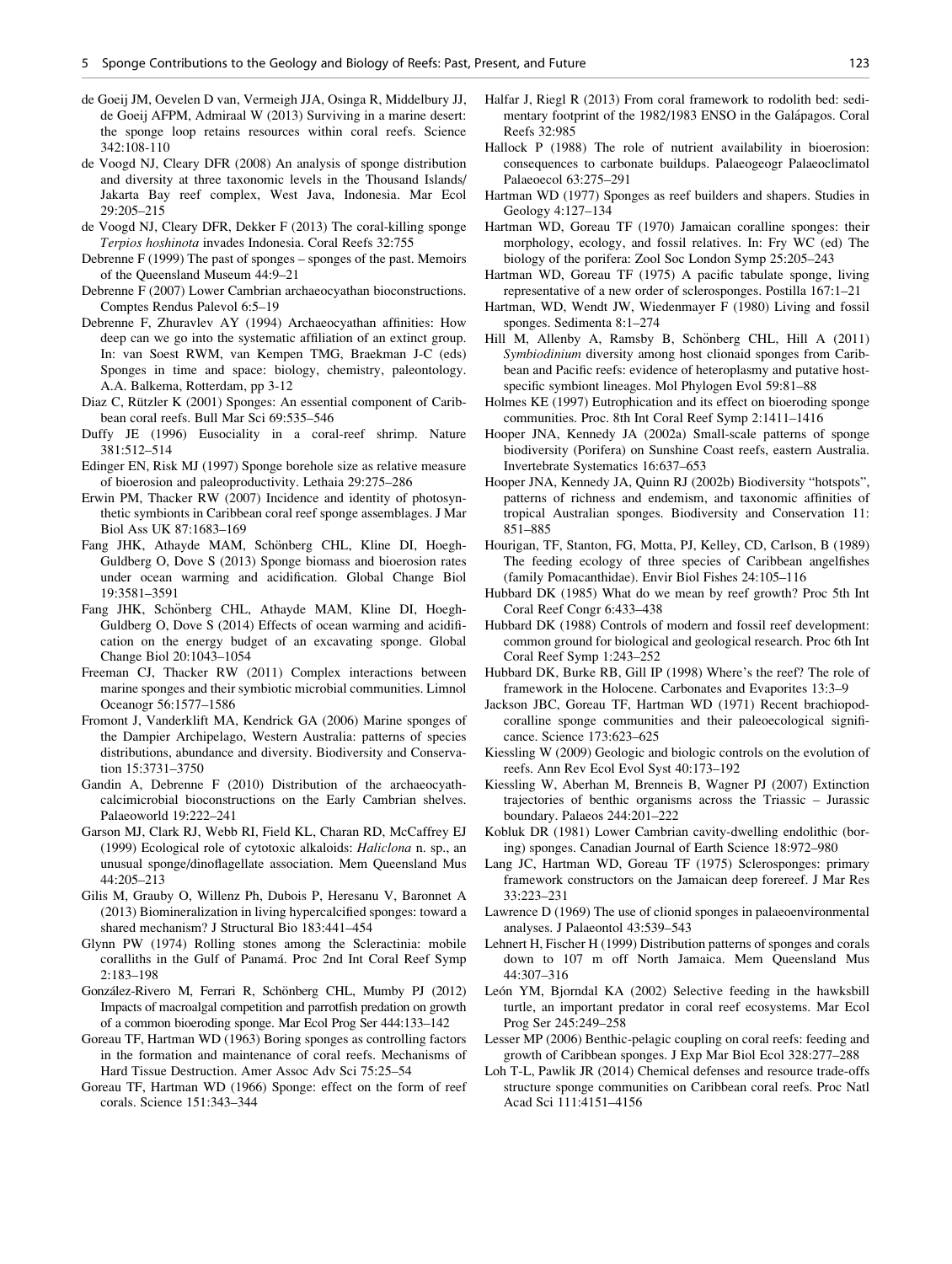- <span id="page-21-0"></span>López-Victoria M, Zea S (2005) Current trends in space occupation by encrusting excavating sponges on Colombian coral reefs. Mar Ecol Prog Ser 26:33–41
- López-Victoria M, Zea S, Weil E (2006) Competition for space between encrusting excavating Caribbean sponges and other coral reef organisms. Mar Ecol Prog Ser 312:113–121
- Macdonald IA, Perry CT (2003) Biological degradation of coral framework in a turbid lagoon environment, Discovery Bay, north Jamaica. Coral Reefs 22:523–535
- Maldonado M, Carmona MC, Uriz MJ, Cruzado A (1999) Decline in Mesozoic reef-building sponges explained by silicon limitation. Nature 401:785–788
- Maldonado M, Ribes M, van Duyl FC (2012) Nutrient fluxes through sponges: biology, budgets, and ecological implications. Adv Mar Bio 62:113–182
- Maliao RJ, Turingen RG, Lin J (2008) Phase-shift in coral reef communities in the Florida Keys National Marine Sanctuary (FKNMS), US. Mar Biol 154:841–853
- Mallela J and Perry CT (2007) Calcium carbonate budgets for two coral reefs affected by different terrestrial runoff regimes, Rio Bueno, Jamaica. Coral Reefs 26:129–145
- Marquez, J.C., Zea, S. 2012. Parrotfish mediation in coral mortality and bioerosion by the encrusting, excavating sponge Cliona tenuis. Mar Ecol 33:417–426
- McLean EL, Yoshioka PM (2008) Substratum effects on the growth and survivorship of the sponge Desmapsamma anchorata. Carib J Sci 44:83–89
- McMurray SE, Henkel TP, Pawlik JR (2010) Demographics of increasing populations of the giant barrel sponge Xestospongia muta in the Florida Keys. Ecol 91:560–570
- Meylan A (1988) Spongivory in hawksbill turtles: A diet of glass. Science 239:393–395
- Meylan A (1990) Nutritional characteristics of sponges in the diet of the hawksbill turtle. Eretmochelys imbricata. In: Rützler K (ed) New perspectives in sponge biology. Smithsonian Institution Press. Washington D.C. pp 472–477
- Miller J, Muller E, Rogers C, Waara R, Atkinson A, Whelan KRT, Patterson M, Witcher B (2009) Coral disease following massive bleaching in 2005 causes 60 % decline in coral cover on reefs in the US Virgin Islands. Coral Reefs 28:925–937.
- Mueller B, de Goeij JM, Vermej MJA, Mulders Y, van der Ent E, Ribes M, van Duyl FC (2014) Natural diet of coral-excavating sponges consists mainly of dissolved organic carbon (DOC). PloS One 9:e90152
- Norström AV, Nyström M, Lokrantz J, Folke C (2009) Alternative states on coral reefs: beyond coral-macroalgal phase shifts. Mar Ecol Prog Ser 376:295–306
- Padilla Verdín CJ, Carballo JL, Camacho ML (2010) A qualitative assessment of sponge-feeding organisms from the Mexican Pacific Coast. Open Mar Biol J 4:39–46
- Pandolfi J, Kiessling W (2014) Gaining insights from past reefs to inform understanding of coral reef response to global climate change. Curr Opin Environ Sustainability 7:52–58
- Pari N, Peyrot-Clausade M, Hutchings PA (2002) Bioerosion of experimental substrates on high islands and atoll lagoons (French Polynesia) during 5 years of exposure. J Exp Mar Bio Ecol 276:109–127
- Pawlik JR (2011) The chemical ecology of sponges on Caribbean reefs: Natural products shape natural systems. BioScience 61:888–898
- Perry CT (1998) Macroborers within coral framework at Discovery Bay, north Jamaica: species distribution and abundance, and effect on coral preservation. Coral Reefs 17:277–287
- Perry CT (2000) Macroboring of Pleistocene coral communities, Falmouth Formation, Jamaica. Palaois 15:483–489
- Perry CT, Edinger EN, Kench PS, Murphy GN, Smithers SG, Steneck RS, Mumby PJ (2012) Estimating rates of biologically driven coral

reef framework production and erosion: a new census-based carbonate budget methodology and application to the reefs of Bonaire. Coral Reefs 31:853–868.

- Peterson BJ, Chester CM, Jochem FJ, Fourqurean JW (2006) Potential role of sponge communities in controlling phytoplankton blooms in Florida Bay. Mar Ecol Prog Ser 328:93–103
- Pleydell SM, Jones B (1988) Boring of various faunal elements in the Oligocene-Miocene Bluff Formation of Grand Cayman, British West Indies. J Paleont 62:348–367
- Randall JE, Hartman WD (1968) Sponge-feeding fishes of the West Indies. Mar Biol 1:216–225
- Reed JK, Pomponi SA (1997) Biodiversity and distribution of deep and shallow water sponges in the Bahamas. Proc 8th Int Coral Reef Symp 2:1687–1692
- Reimer JD, Nozawa Y, Hirose E (2010) Domination and disappearance of the black sponge: a quartern For18D9e2:1687-1692of deep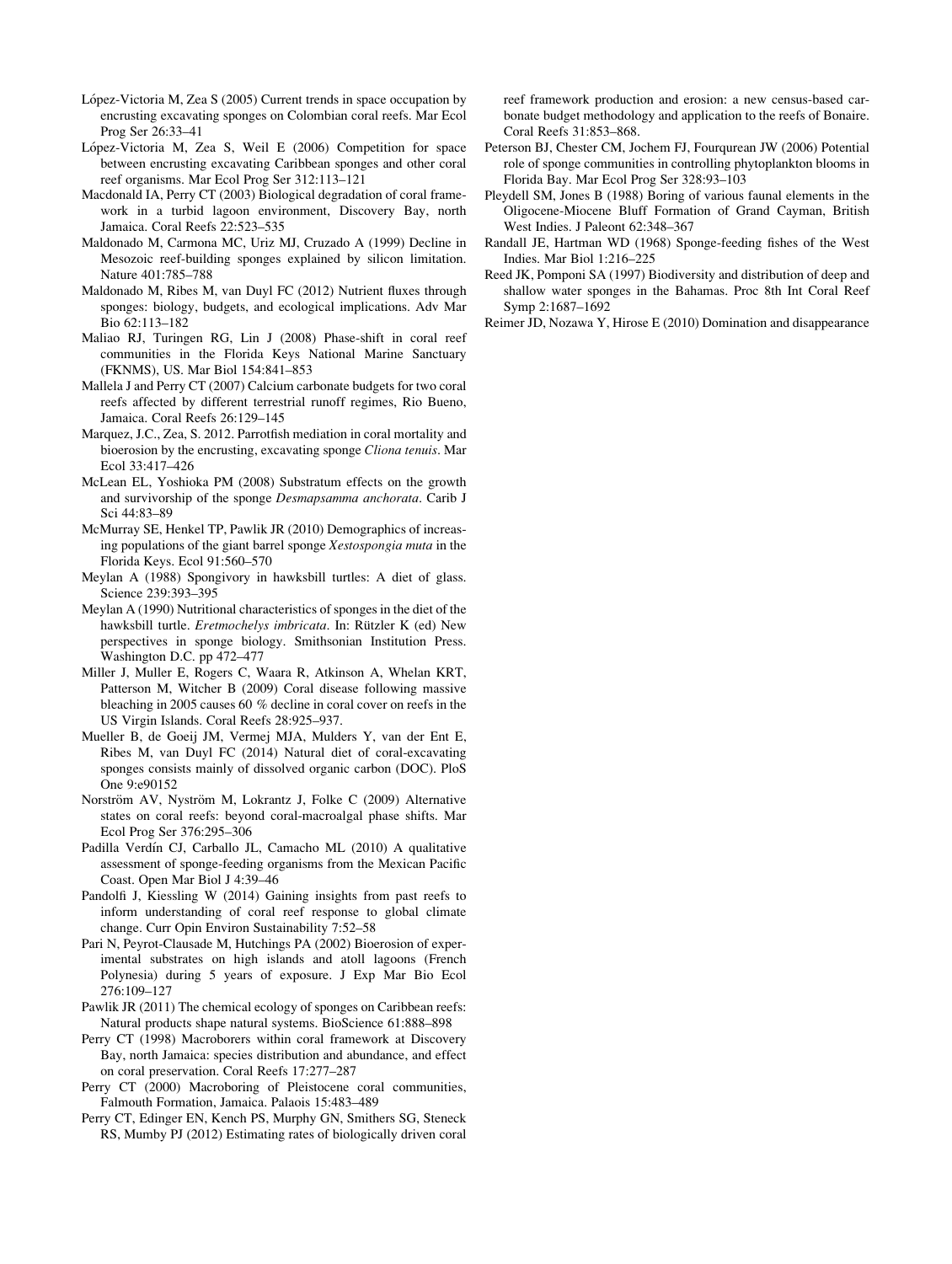- <span id="page-22-0"></span>Schönberg CHL (2002) Substrate effects on the bioeroding demosponge Cliona orientalis. 1. Bioerosion rates. PSZNI Mar Ecol 23:313–326
- Schönberg CHL (2003) Substrate effects on the bioeroding demosponge Cliona orientalis. 2. Substrate colonization and tissue growth. PSZNI Mar Ecol 24:59–74
- Schönberg CHL (2008) A history of sponge bioerosion: from past myths and hypotheses to recent approaches. Current Developments in Bioerosion. pp. 165–202
- Schönberg CHL, Fromont J (2012) Sponge gardens of Ningaloo Reef (Carnarvon Shelf, Western Australia) are biodiversity hotspots. Hydrobiologia 687:143–161
- Schönberg CHL, Loh WKW (2005) Molecular identity of the unique symbiotic dinoflagellates found in the bioeroding demosponge Cliona orientalis Thiele, 1900. Mar Ecol Prog Ser 299:157–166
- Schönberg CHL, Ortiz J-C (2009) Is sponge bioerosion increasing? Proc 11th Int Coral Reef Symp, Ft Lauderdale 1:527–530
- Schönberg CHL, Suwa R  $(2007)$  Why bioeroding sponges may be better hosts for symbiotic dinoflagellates than many corals. In: Custódio MR, Lôbo-Hajdu G, Hajdu, E, Muricy G (eds) Porifera research: biodiversity, innovation and sustainability. Série Livros 28. Museu Nacional, Rio de Janiero pp 569–580
- Schönberg CHL, Suwa R, Hidaka M (2008) Sponge and coral zooxanthellae in heat and light: preliminary results of photochemical efficiency monitored with pulse amplitude modulated fluorometry. Mar Ecol 29:247–258
- Schönberg CHL, Tapanila L (2006) The bioeroding sponge Aka paratypica, a modern tracemaking analogue for the paleozoic ichnogenus Entobia devonica. Ichnos 13:147–157
- Schönberg CHL, Wilkinson CR (2001) Induced colonization of corals by a clionid bioeroding sponge. Coral Reefs 20:69–76
- Schönberg CHL, Wisshak M (2012) The perks of being endolithic. Aquat Biol 17:1–5
- Schumacher H, Plewka M (1981) Mechanical resistance of reefbuilders through time. Oecologia 49:279–282
- Schwartz SA, Budd AF, Carlon DB (2012) Molecules and fossils reveal punctuated diversification in Caribbean "faviid" corals. BMC Evolutionary Biology 12:123
- Scoffin T, Stearn C, Boucher D, Frydl P, Hawkins CM, Hunter IG, MacGeachy JK (1980) Calcium carbonate budget of a fringing reef on the west coast of Barbados. I. Erosion, sediments and internal structure. Bull Mar Sci 30:475–508
- Seguin, F, Le Brun, O, Hirst, R, Al-Thary, I, Dutrieux, E (2008) Large coral transplantation in Bal Haf (Yemen): an opportunity to save corals during the construction of a liquefied natural gas plant using innovative techniques. Proc 11th Int Coral Reef Symp, Ft Lauderdale 2:1272–1275
- Simpson TR (1984) The cell biology of sponges. Springer Berlin, 677 pp
- Soong K, Yang S-L, Chen CA (2009) A novel dispersal mechanism of a coral-threatening sponge, Terios hoshinota (Suberitidae, Porifera). Zoological Studies 48:596.
- Stanley SM, Hardie LA (1998) Secular oscillations in the carbonate minerology of reef-building and sediment-producing organisms driven by tectonically forced shifts in seawater chemistry. Paleogeography, Paleoclimatology, Paleobiology 44:3–19.
- Stevely JM, Sweat DE, Bert TM, Sim-Smith C, Kelly M (2011) Sponge mortality at Marathon and Long Key, Florida: Patterns of species response and population recovery. Proc. 53rd Gulf and Caribbean Fisheries Institute 63:384–400
- Stock CW (2001) Stromatoporoidea, 1926–2000. J Paleo 75:1079–1089
- Strimaitis AM (2012) Filter feeding ecology of erect branching sponges on Caribbean coral reefs. Master's Thesis, Department of Biological Science, Florida State University
- Stubler AD, Furman BT, Peterson BJ (2014) Effects of pCO2 on the interaction between an excavating sponge, Cliona varians, and a hermatypic coral, Porites furcata. Mar Biol 161:1851-1859
- Tapanila L, Copper P, Edinger E (2004) Environmental and substrate control on Paleozoic bioerosion in corals and stromatoporoids. Palaios 19:292–306
- Thacker RW (2005) Impacts of shading on sponge-cyanobacteria symbioses: A comparison between host-specific and generalist associations. Integr Comp Biol 45:369–376
- Trussell GC, Lesser MP, Patterson MR, Genovese SJ (2006) Depthspecific differences in growth of the reef sponge Callyspongia vaginalis: role of bottom-up effects. Mar Ecol Prog Ser 323:149–158
- Vacelet J (1970) Les éponges Pharétronides actuelles. Zool Soc Lond Symp 25:189–204
- Vacelet J, Willenz Ph, Hartman WD (2010) Living hypercalcified sponges. Treatise Online Number 1, Part E, Revised, Volume 4, Chapter 1
- van Dam R, Diez CE (1997) Predation by hawksbill turtles at Mona Island, Puerto Rico. Proc 8th Int Coral Reef Symp 2:1421–1426
- van Duyl FC, Moodley L, Nieuwland G, van Ijezerloo L, van Soest RWM, Houtekamer M, Meesters EH, Middelburg JJ (2011) Coral cavity sponges depend on reef-derived food resources: stable isotope and fatty acid constraints. Mar Biol 158:1653–1666
- van Soest RWM (2009) New sciophilous sponges from the Caribbean (Porifera: Demospongiae). Zootaxa 2107:1–40
- van Soest RWM, Boury-Esnault N, Vacelet J, Dohrmann M, Erpenbeck D, de Voogd NJ, da Santodomingo N, Vanhoorne B, Kelly M, Hooper JNA (2012) Global biodiversity of sponges (Porifera). PLoS One 7(4):e35105
- Vicente VP (1990) Overgrowth activity by the encrusting sponge Chondrilla nucula on a coral reef in Puerto Rico. In: Rützler K (ed) New perspectives in sponge biology. Smithsonian Institution Press, Washington, D.C. pp 436–443
- Wang J-T, Chen Y-Y, Meng P-J, Sune Y-H, Hsu C-H, Wei K-Y, Chen CA (2012) Diverse interactions between corals and the coral-killing sponge Terpios hoshinota (Suberitidae: Hadromerida). Zool Stud 51:150–159
- Ward-Paige CA, Risk MJ, Sherwood OA, Jaap WC (2005) Clionid sponge surveys on the Florida reef tract suggest land-based nutrient inputs. Mar Poll Bull 51:570–579
- Webster NS (2007) Sponge disease: a global threat? Envir Microbio 9:1363–1375
- Webster NS, Taylor MW (2012) Marine sponges and their microbial symbionts: love and other relationships. Envir Microb 14:335–346
- Weisz JB, Lindquist N, Martens CS (2008) Do associated microbial abundances impact marine demosponge pumping rates and tissue densities? Oecologia 155:367–376
- West RR, Kershaw S (1991) Chaetetid habitats. In: Reitner J, Keupp H, eds. Fossil and Recent Sponges. Springer-Verlag Berlin Heidelberg Pp. 445–455
- West RR, Vacelet J, Wood RA, Willenz Ph, Hartman WD (2010) Hypercalcified extant and fossil chaetetid-type and post-Devonian stromatoporoid-type Demospongiae: systematic descriptions. Treatise online number 58, part E, revised, volume 4, chapter 4A-B
- Wilkinson CR (1983) Role of sponges in coral reef structural processes. In: Barnes DJ (ed) Perspectives on coral reefs. Brian Clouston, Publisher. pp 263–274
- Wilkinson CR (1987) Interocean differences in size and nutrition of coral reef sponge populations. Science 236:1654–1657
- Wilkinson CR, Cheshire AC (1990) Comparisons of sponge populations across the barrier reefs of Australia and Belize: evidence for higher productivity in the Caribbean. Mar Ecol Prog Ser 67:285–294